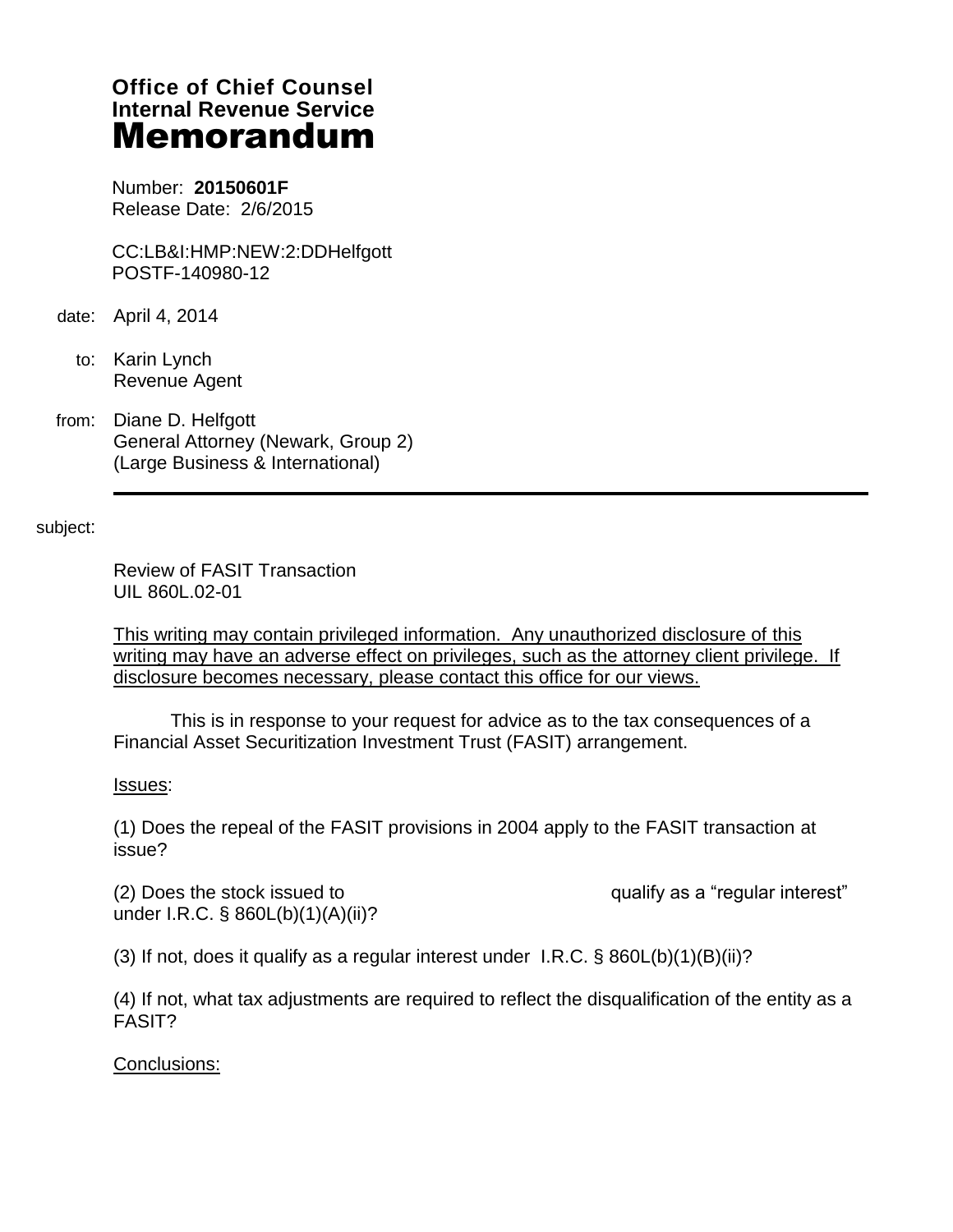(2) The stock issued to  $\qquad \qquad$  does not qualify as a "regular" interest" under I.R.C. § 860L(b)(1)(A)(ii) because interest payments or other similar amounts with respect to such interest are not payable based on a "variable rate" as defined in Treas. Reg. § 1.860G-1(a)(3).

 $(3)$  The stock issued to  $\qquad \qquad$   $\qquad \qquad$   $\qquad \qquad$  does not qualify as a "regular interest" under I.R.C. § 860L(b)(1)(B)(ii)(II) because it is not a specified portion of the interest on permitted assets that remains fixed during the period the interest is held and because it was issued directly to a disqualified holder.

(4) If the entity does not qualify as a FASIT, the various interests will be treated as if the FASIT rules did not apply, under regular tax principles.

## Facts:

The taxpayer is a U.S. consolidated group indirectly owned by  $\Box$  parent , formerly extending the U.S. parent was formerly known as , a corporation, was a wholly-owned subsidiary of ----------------------------------.

# **FASIT Design**

The FASIT structure at issue was promoted to the taxpayer by in . As described by the taxpayer in reporting to its management, example used the FASIT concept to "develop [a] financial engineered product which takes advantage of favorable debt/equity tax treatment in different jurisdictions." The FASIT rules, as represented by earch allowed preferred stock issued to a related foreign affiliate to be treated as debt in the U.S. and equity overseas. According to a ----------- proposal drafted in -----------------, the FASIT was promoted as providing "the opportunity for cross border arbitrage" attributable to the treatment of the FASIT regular interest as debt for US tax purposes. As explained in the proposal:

Since the "form" of the Regular Interest as stock/equity will be respected in many foreign jurisdictions, notwithstanding the US tax treatment of such Interest, it is possible to create a pre-tax/after-tax arbitrage, with payments made to the holder of the Regular Interest who is a foreign corporation structured so as to qualify for an applicable participation exemption in the jurisdiction in which the foreign corporation is organized. The arbitrage will provide an economic benefit to the [Taxpayer] equal to the tax that would otherwise have been paid by  $\qquad \qquad$  on an amount equal to the dividends paid on the Preferred Stock, or, looked at differently, equal to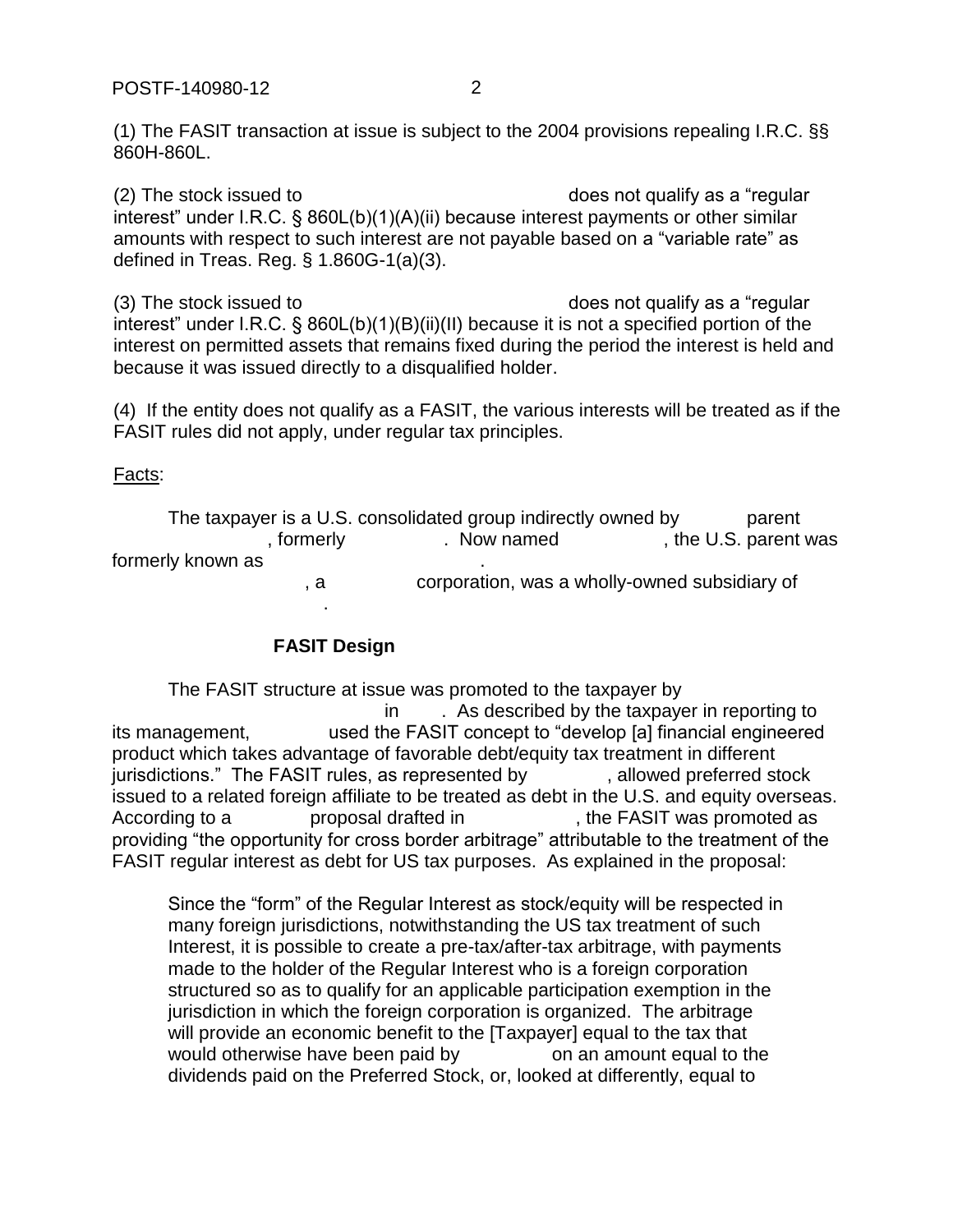the benefit of the tax deduction for interest paid by to fund its investment in the Preferred Stock.

The contemplated financing structure was described as meeting "the FASIT requirements to create a security that will qualify as tax deductible debt for US tax purposes while at the same time being a security that appears to be a typical preferred stock for which a participation exemption is available in

" The taxpayer estimated that income tax savings from the proposed transaction would be ---------------per year.

Under the structure as contemplated by  $\qquad \qquad$ , there would be three parties to the transaction, the FASIT "owner", acting as junior noteholder, the senior noteholder, (a third party bank) and the preferred stockholder, an affiliate of the taxpayer. The FASIT assets will be scheduled to mature prior to the end of the initial term or any renewal terms agreed to by the primary shareholder. The intent is that no gain or loss from the sale of FASIT assets will arise, rather such assets are expected to mature into cash on or prior to the end of the relevant initial or renewal term. With respect to the shares issued, the issuer shall calculate annually the profit of the FASIT assets, which will equal the weighted average interest earned by the Issuer on the FASIT Assets less payments to the Noteholders and FASIT expenses. Dividends equal to such profit will be paid annually when declared by the Board of Directors, as and to the extent permitted by state law, it being the intention of the issuer that such declaration and payment shall take place as soon as practicable after the end of the year. If such profit is not paid as dividends, it shall be reinvested in additional permitted assets. At termination, either at the end of the initial term or the renewal period, the shares shall be redeemed for the fair market value of such shares, which will never exceed the original issue price plus any reinvested profit, less any losses on the FASIT assets.

The preferred stock will qualify as a regular interest under the FASIT rules in part because it calls for the payment of a weighted average interest rate qualifying as a "variable rate".

explains that because the Senior Note (the third party bank) is debt and the Class share (ownership interest) is senior to the Class shares (the Preferred Stock), all losses on the FASIT Assets will be allocated to the Preferred Shares. "The Class ---Shares will thus substantively be the equity in the transaction bearing any losses with respect to the FASIT Assets. Economically the transaction has been structured so that the Senior Note is debt and will be priced accordingly. The fact that the Class -- Share is senior is economically inconsequential in view of the amount of such Share."

offered to act as the FASIT "owner" and to invest in the FASIT on that basis, in a relatively minor amount. It also offered to find a bank willing to make a more substantial investment, either directly, or by a loan to a exact affiliate who would then invest in the FASIT. During the planning stage, the amount of this additional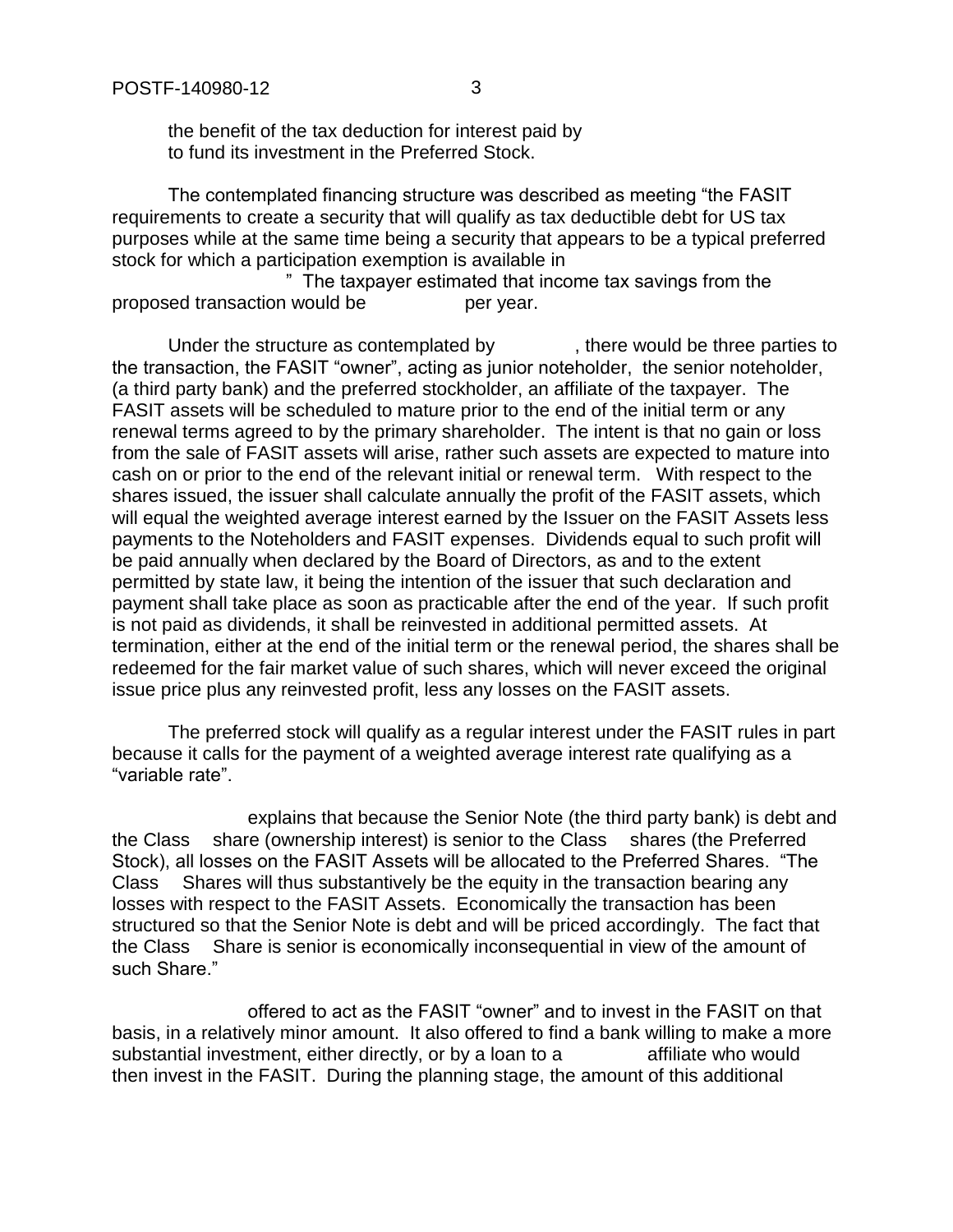investment, and the direct or indirect nature of the interest, was variously discussed. There were also discussions about the fact that the FASIT could not be a special purpose entity (SPE) because the dividends would not be exempt under foreign law if they were paid from an entity which effectively was not subject to U.S. tax.

#### **Asset Management Agreement**

An Asset Management Agreement was executed on between  $(desired as "the Company").$ affiliate and the intended Series -- shareholder and ----------------------, a -------------- affiliate, designated as the "Noteholder" and intended FASIT owner. The purpose for the agreement was to establish a pool of assets that would be treated as a FASIT for tax purposes, to appoint as the Asset Manager, and to establish the terms for the payment of the Noteholder ( $\qquad \qquad$ ) and the Series -- Stockholder ( ). The summatrianglengies investment was to be  $\sim$ , indirectly funded by a third party investor.

Securities were never issued under the original Asset Management Agreement. The correspondence between  $\qquad \qquad$  and the Taxpayer indicates that the inability to secure timely a third party investor caused the delay in the actual culmination of the transaction. An Amended and Restated Asset Management Agreement and Amended and Restated Note Purchase Agreement were entered into on

## **Asset Management Agreement**

--------------.

The Amended and Restated Asset Management Agreement stated that on the Funding Date, the Company will identify on its books and records a pool of assets designated as the "Initial Assets," equal to the FASIT Amount. Subsequently, additional permitted assets would be included in the FASIT asset pool as identified by the Company on its books and records.

The original assets identified as included in the pool consisted of intercompany loan receivables due from example of the state of the state of the state of the state of the state of the state of the state of the state of the state of the state of the state of the state of the state of the state of the

The FASIT securities were first issued at this time. was brought in as the bank outside investor, and it was made a direct party to the "Amended and Restated Asset Management Agreement". In lieu of issuing the Note to motes were issued. The state of the state of the second of the state of the state of the second and the second of the state of the state of the second of the second of the state of the state of the second of the st was issued a Class Note for Fall By separate agreement between and and agreement between and and  $\blacksquare$ of this amount. --------- was issued a Class - Note for -----------------. The Class --Note

 $\overline{a}$ 1 tax return for the fiscal year ended  $\qquad \qquad$  reflects that it previously functioned as FASIT owner for three other FASITs which were transferred to another entity as of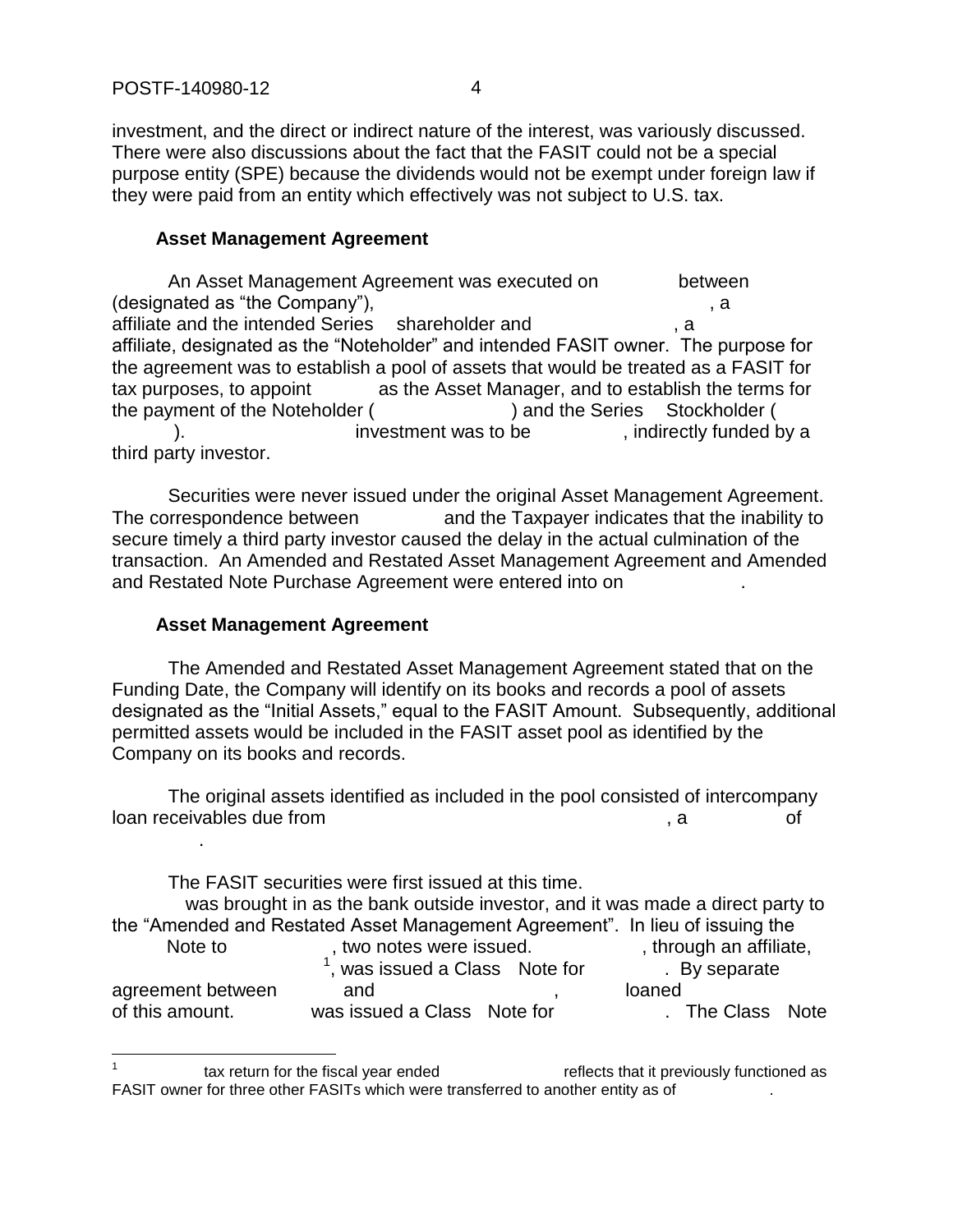$\overline{a}$ 

and the Series stock were designated as regular interests in the FASIT. An amended and restated Note Purchase Agreement was executed to effect the assignment of the rights and obligations of  $\qquad \qquad$  to  $\qquad \qquad$  and

Changes were made to the Asset Management Agreement with the introduction of to the arrangement. Fixed rate bank deposits, money market funds, and fixed rate debt instruments were added to permitted assets. Presumably at the request of the Class Noteholder, a new provision was added to the Asset Management Agreement guaranteeing that the FASIT assets shall accrue interest at a rate at least equal to LIBOR plus percent. Originally a fixed term, the guarantee fee to be payable to the Asset Manager was made discretionary in the event the Asset Manager agreed to guarantee any assets.

In addition to covenants regarding the issuance of only regular interests and a single ownership interest, the company further agreed not to issue any additional notes or other evidence of indebtedness payable from the FASIT assets "on a parity with or senior in right of payment" with the Notes. The Asset Manager further agreed that the FASIT assets shall at all times include not less than  $\blacksquare$  in obligations of affiliates of the taxpayer.

The Asset Management agreement was scheduled to terminate on the first interest payment date on or after  $\blacksquare$ , except that the term of the agreement may be extended for successive additional five year terms. It further provided, "[f]or the avoidance of doubt, neither the Initial Term nor any Renewal Term shall be extended except with the agreement of each of the parties hereto." The FASIT could not continue beyond years from the Funding Date. Each party was required to give notice of its decision whether or not to extend the initial term or successive terms prior to the  $\qquad \qquad$  preceding the end of each term.

The Class - Note states that it is intended to constitute an "ownership interest" in a financial asset securitization trust within the meaning of section 860H. The Class Note provided for interest at the FASIT rate, plus supplemental interest at a rate of

. In addition to "interest" and "supplemental interest," the Class Note also provided for "additional interest", discussed further below.

The Class - Note had a maturity date of The Class -------------------------------Management Agreement terminated on  $\qquad \qquad$  due to the failure of the parties to agree to a renewal term, the note was subject to redemption on that date.

The Class Note had a maturity date of The Class and an interest rate at the FASIT rate plus supplemental interest of .  $\cdot$ <sup>2</sup>

 $2$  It appears that the supplemental interest payments were in lieu of the "commitment fee" contemplated under the original terms of the arrangement.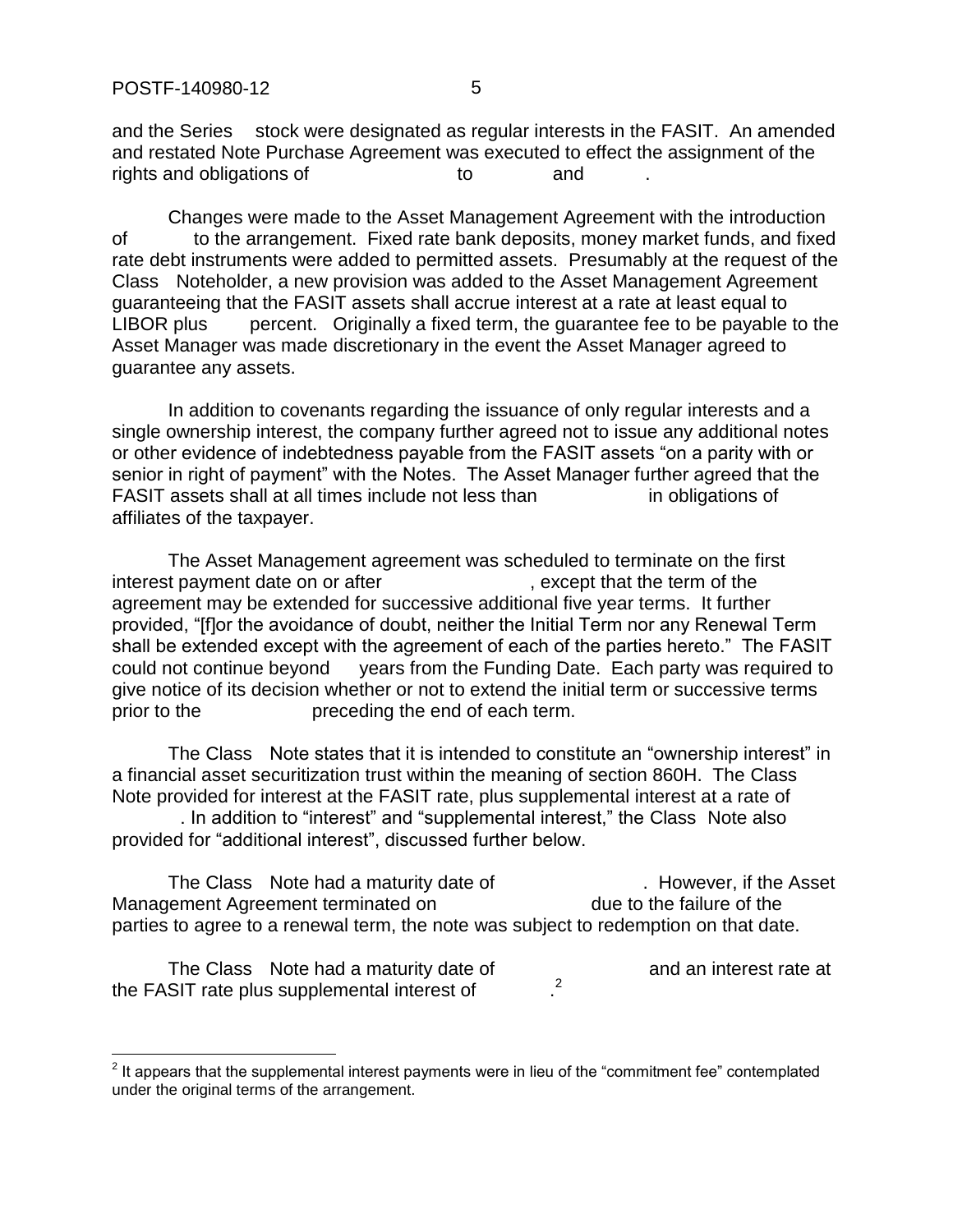As of  $\overline{\phantom{a}}$  . the Series -stock was issued by  $\overline{\phantom{a}}$  to  $\overline{\phantom{a}}$ . The terms of the stock were structured in consultation with the taxpayer's tax advisors with regard to the characteristics required to result in the availability of the "participation exemption" (i.e., equity treatment) for dividends on such stock. The Series stock was issued with an original issue price of  $\qquad \qquad$  per share. A total of shares were issued, for a total issue price of The terms were set forth in the Certificate of Voting Powers, Designations, Preferences and Restriction. The provision for the payment of dividends, as applicable, was as follows:

(A) The Board of Directors is hereby authorized to declare dividends payable on the Series Stock in accordance with this Article . On or after each Determination Date, the Holders of outstanding shares of Series stock shall be entitled to receive, when, as and if declared by the Board of Directors, cumulative annual dividends in an amount declared by the Board of Directors up to but not exceeding undistributed Profits for the then ending Accrual Period and the preceding Accrual Periods. The dividends are payable from distributable Profits, I.e., only from earnings on the FASIT Assets after payment of interest on the Notes and the Asset Manager's Fee, any Guarantee Fee and other expenses of the FASIT payable on such Determination Date.

The term "Profits" was defined as the sum of the "daily profit accruals" for the accrual period, less interest payable on the Notes in accordance with the Notes and any other expenses of the FASIT. "Daily Profit Accruals" were defined as interest at the "FASIT rate" (as defined in the asset management agreement) times the issue price of the Series stock, as adjusted for allocated losses, and increased by any cumulated and unpaid dividends, plus the principal amount of the Notes. On the "Termination Date" as defined in the Asset Management Agreement, (i.e., -----------------------, unless extended) the Series ---shareholder will receive a "liquidation preference", defined as the fair market value of the FASIT assets (including cash) less amounts due on the Notes and fees or expenses.

The term "Notes" was defined in the (Amended) Asset Management Agreement, and referred to the ownership interest and the other regular interest.

and the Taxpayer had several discussions about the amount of fee.  $\blacksquare$  argued that in addition to bringing the transaction to the taxpayer, helping to set up the structure and identifying other players, they should be compensated for their ongoing responsibilities as an owner. They also were concerned that the SPE  $($ ) will have to pay Federal income tax on the income received with respect to the Note under the FASIT rules. Because the SPE would have an annual tax liability, they proposed an annual fee in addition to the upfront fee. In their final agreement dated agreed to pay an upfront fee of  $\qquad \qquad$  to  $\qquad \qquad$  and an annual fee of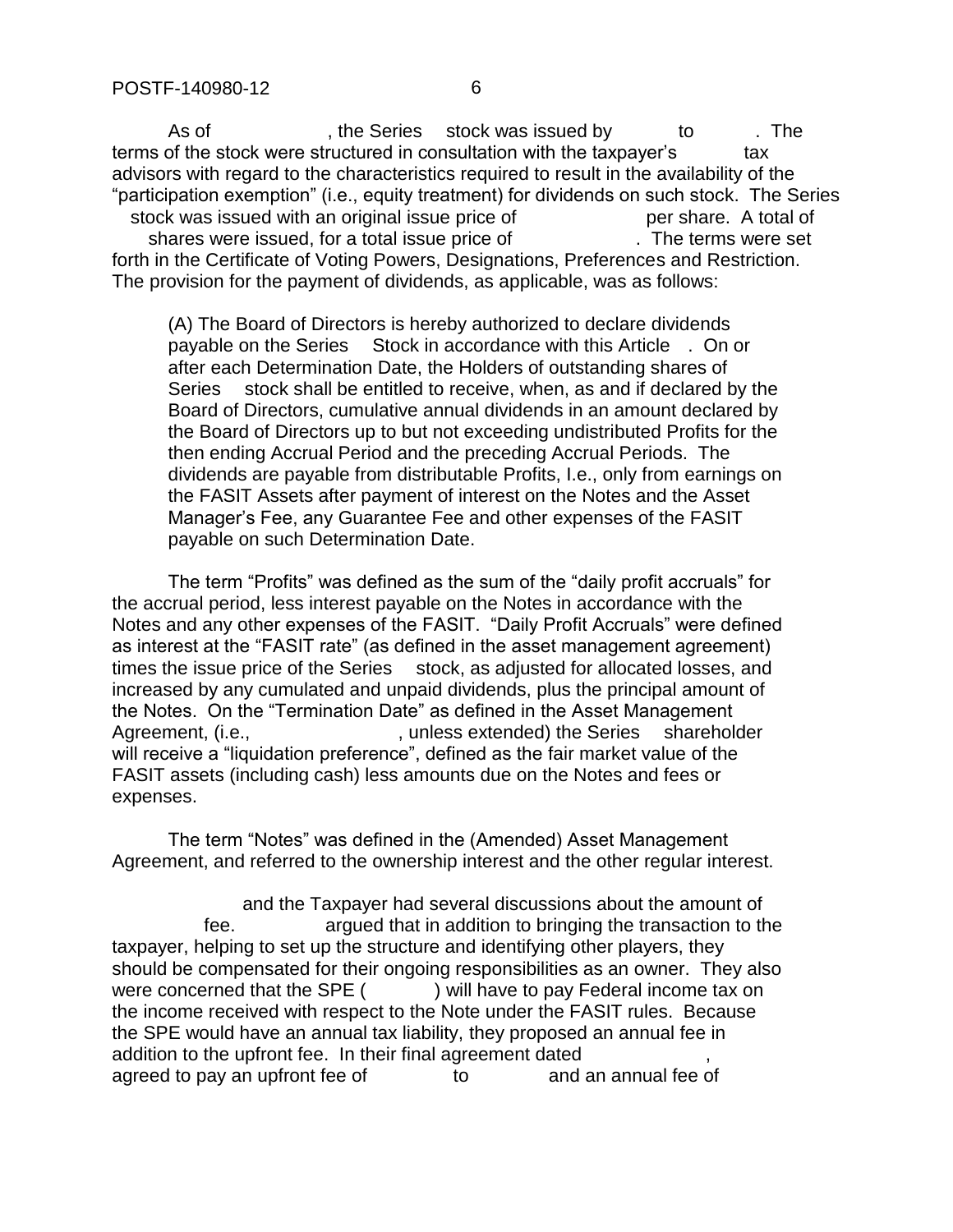for as long as the Ownership Note was outstanding. These fees were<br>he Taxpaver directly to outside of the FASIT structure. paid by the Taxpayer directly to

Effective and the state of the state of the state of the state of the state of the state of the state of the s corporation, merged into  $\Box$ , a corporation. At that time, each share of Series ----stock of was converted into an equal number of Series Preferred stock of ----------------------------------. The terms were otherwise identical. Subsequently, and the state of the state of the state of the state of the state of the state of the

#### **Additional Interest**

As stated above, in addition to "interest" and "supplemental interest," the Class Note also provided for "additional interest". Additional interest is the excess of the total income (other than gain) on FASIT Assets less the sum of (1) FASIT Rate Interest and Supplemental Interest under the Class and Class Note and (2) the (a) FASIT Rate  $minus (x)$   $\qquad \qquad$ , multiplied by (b) the Adjusted Issue Price of the Series stock.

As described by the taxpayer, the purpose for the Class additional interest provision was to limit the earnings on the Series stock to the FASIT rate less basis points (by sweeping the excess to the FASIT owner). According to contact with the taxpayer in the transaction, this feature of the ownership interest was necessary in order for the regular interest issued to the parent to comply with the FASIT rules, as a weighted average rate less a fixed spread. On its face, the Series stock interest had terms designed to comply with tax rules, giving the appearance of being merely a residual interest (i.e. at most entitled to whatever earnings remained after senior interests were paid). In order to comply with law regarding taxation of dividends, the distributions had to appear to be

dividends paid pursuant to the discretion of management. The additional interest feature included in the ownership interest was designed to restrict the Series regular interest payments indirectly, so as to qualify under the FASIT rules. The effect was to give  $\cdot$ , rather than the Series shareholder, the residual interest.

The additional interest provision in the  $\blacksquare$  Note was structured to adjust the FASIT rate by basis points on the Adjusted Issue Price of the Series stock to account for the supplemental interest of -----------paid to ------------and ---------on the principal balance of  $\qquad \qquad$ . As a result, computationally, additional interest was expected to net out close to or equal to zero. According to  $\cdots$ , it was understood that the additional interest provision was not intended to be an amount of any significance, because "the pieces all fit together" and were intended to do so.

The taxpayer did not calculate or pay additional interest at any time since the FASIT was established. The taxpayer's contemporaneous work papers and statements also did not reflect a calculation of a FASIT rate per se. Statements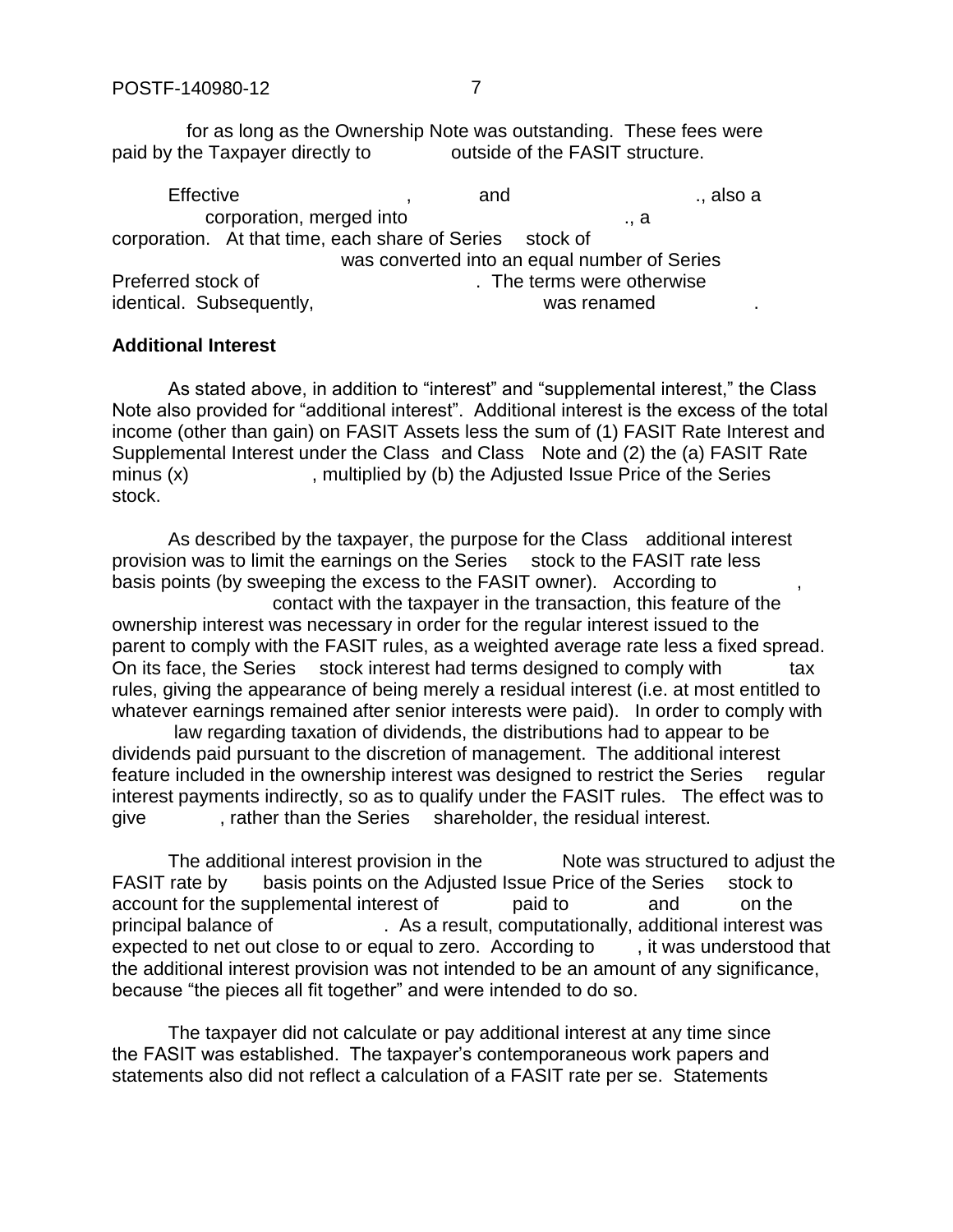reported the amount of earnings due to each of the various interests without identifying the FASIT rate used to calculate such amounts.

It was not clear from the taxpayer's contemporaneous statements and work papers how the computation of the FASIT rate took into consideration earnings on "cash flow investments", that is, short term investments of FASIT earnings in money market accounts prior to distribution. Statements of FASIT activity do not identify the principal amount of such assets, although they indicate that the earnings on such assets were included in determining the amount available for distribution. However, as reconstructed, the average balance of such accounts was taken into account in computing the FASIT rate, which was used to determine the amount of FASIT earnings to be distributed to and -----------.

The additional interest provision purported to transfer the residual interest in the FASIT to  $\blacksquare$ , the owner, locking in the Series shareholder's interest at a weighted average rate computed as the FASIT rate less the spread times the Adjusted Issue Price of the Stock. Since the "adjusted issue price" of the stock did not include the money market assets, the additional interest formula mechanically resulted in the allocation of FASIT rate interest on the money market asset balances to  $\cdot$ . As an example, in  $\blacksquare$ , the applicable money market balance used in the calculation of the FASIT rate was each othe FASIT rate was the Sea Thus, included in the additional interest amount purportedly due to ------------was approximately --------------(--- x  $-$  %) in FASIT earnings. Additional interest attributable to money market earnings was due to  $\qquad \qquad$  in each year since the FASIT was established.

However, notwithstanding the terms of the stock certificate and the Note, no additional interest was ever reported or paid. Instead, amounts in excess of FASIT rate interest and supplemental interest on the Noteholders' principal balances were paid to the Series shareholder. Mathematically, this resulted in the shareholder receiving earnings at a rate in excess of the FASIT rate, with the rates varying depending on the money market assets and earnings.

#### **Amended Asset Management Agreement**

On a second amended and restated asset management agreement was executed. The purpose for the new agreement was to reflect changes in both the asset pool and the regular interests. The revised agreement stated that one of the FASIT assets matured, and was needed to pay the Class - Note and to partially pay the Class -Note, as well as to purchase another permitted asset for inclusion in the pool. A covenant was added assuring the Noteholder that the amendment of the Asset Management Agreement, the Note Purchase Agreement and the Note will not have an adverse effect on the Noteholder by resulting in taxable income to the Noteholder in excess of the cash distributions on the Note for interest or by causing the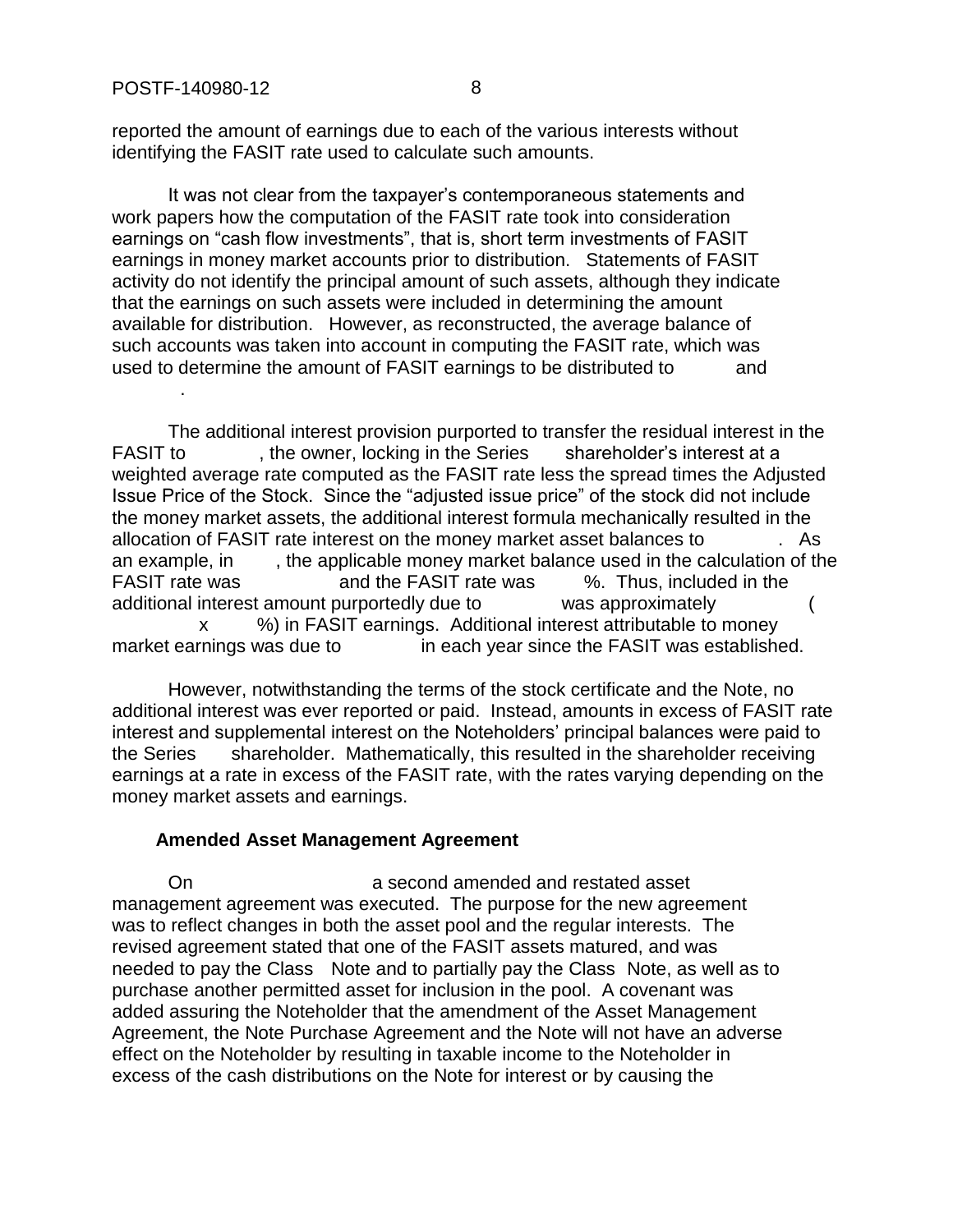$\overline{a}$ 

termination of the FASIT or redemption of the regular interest in the FASIT other than the redemption of the Class Note.

The Class  $\Delta$  Note was repaid<sup>3</sup> and the Class  $\Delta$  Note was repaid to the extent of . An amended and restated Note was issued to effective as of ---------------------------, for ------------, with terms otherwise the same as the original note.

The departure of one of the Noteholders, and resultant issuance of a second amended asset management agreement, did not result in a change in the terms of the Series stock as stated on the face amount of the certificate, although the stock certificate referred to the asset management agreement issued in for many of its operative terms. The second amended asset management agreement simply stated that the Series Stockholder, together with the Noteholder, wished to continue the management of the FASIT Assets on terms acceptable to both of them.

#### **Additional Interest After ------------Departure**

The revised Class Note provided for additional interest computed as the excess of the total income (other than gain) on FASIT Assets less the sum of (1) FASIT Rate Interest and Supplemental Interest under the Class - Note and (2) the (a) FASIT Rate minus  $(x)$   $\qquad \qquad$  divided by (y) 365 or 366, multiplied by (b) the Adjusted Issue Price of the Series ---stock. The required computation incorporated the same factor for calculating additional interest as in the prior Note. Since that amount was structured to reflect the supplemental interest paid to and the departure of and the reduction of the Class Note meant that the pieces no longer "fit together" as necessary to make the additional interest compute to zero. Computationally, the additional interest provision as drafted would have resulted in effectively receiving as additional interest on a note of  $\qquad \qquad$  the supplemental interest it and previously received on notes totaling --------------. When the Notes were reduced to a principal balance of  $\qquad \qquad$ , a spread of approximately  $\qquad \qquad$  was left x (20) which under the terms of the Class - Note, should have been paid to

In all years subsequent to the restructuring, example the return on its remaining -------------investment ranged between ----------and ----------per year, consisting of FASIT interest and supplemental interest. All the parties to the transaction ignored the additional interest provision. The taxpayer's work papers

 $3$  It is unclear on what basis (other than the agreement of the parties) was able to receive a prepayment of its investment, as it was not provided for in the Note agreement. The taxpayer has stated that it did not know why left the transaction. When was sold (as discussed infra) the it did not know why ----------left the transaction. When -------------was sold (as discussed infra) the purchasers stated that the Taxpayer represented that the structure was "redone" by --------------------------as a result, there was no more need for a third party note.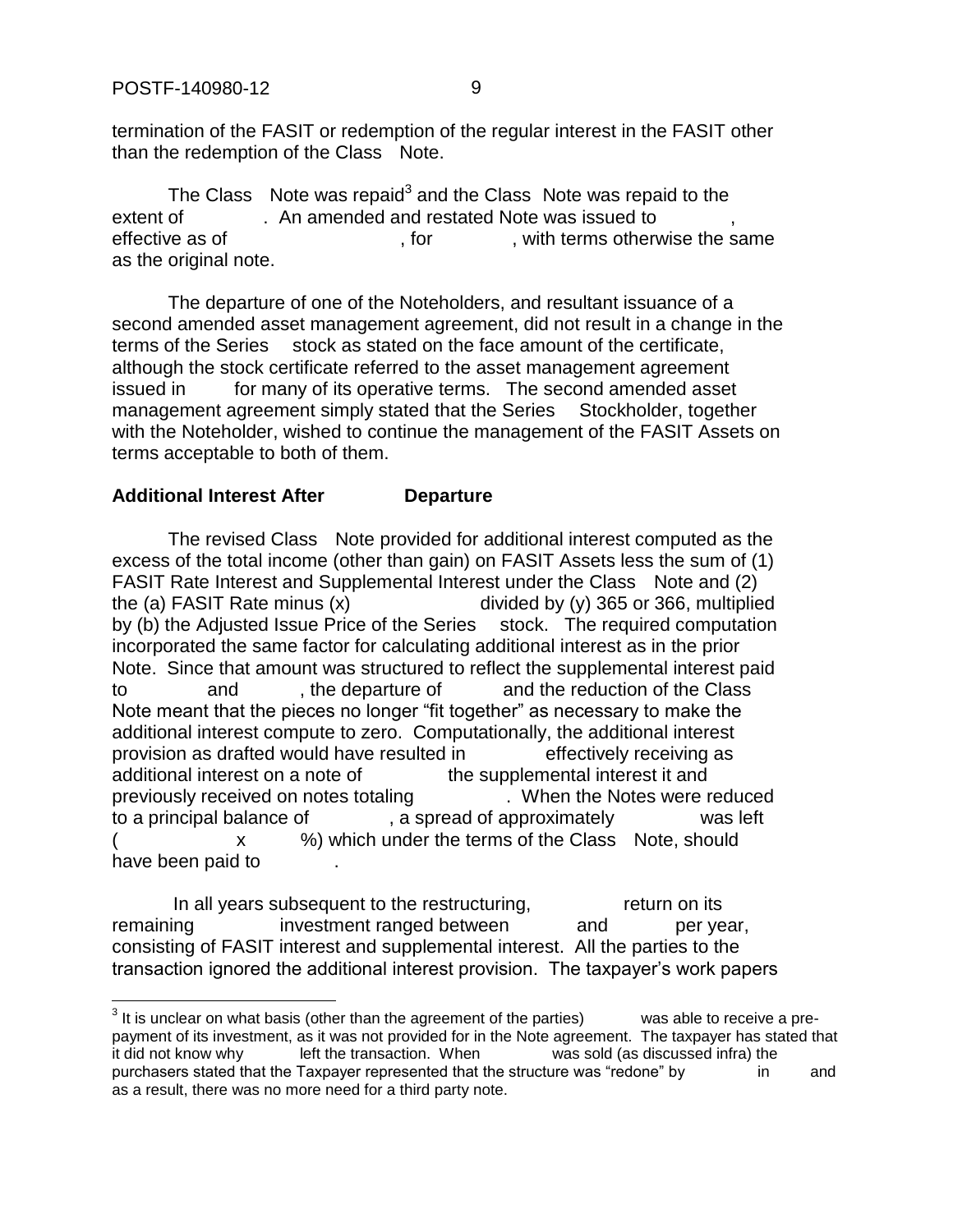never included calculations of additional interest. The taxpayer did not pay additional interest to  $\qquad \qquad$  and  $\qquad \qquad$  never accrued it. Instead, the departure of and the reduction of the Class note increased the earnings paid to the Series shareholder, because amounts that would have qualified as additional interest under the terms of the Note were instead distributed to the Series ---shareholder. The FASIT deducted the payment as interest due the shareholder.

According to the taxpayer's own reconstruction, based on the departure of fight the reduction of the Class Note, and the money market earnings, additional interest was due (but never calculated, assessed or paid) in the amounts of the state of the state of the state of the state of the state of the state of the state of the state or  $\alpha$ . and  $\blacksquare$ , depending on the amount used as the average money market balance, for the years  $\cdots$ ,  $\cdots$ , and  $\cdots$ , respectively. As a result, the Series ----shareholder received earnings at a rate in excess of the prescribed weighted average rate. For example, in ; the FASIT rate was . If the additional interest provision had been in effect, the rate that would have been paid to the Series shareholder was ... while the shareholder's actual effective rate was

### **Other Changes After ------------Departure**

The state of the same asset management agreement identified new assets as included in the pool of assets held by the FASIT. At this time the FASIT receivables corresponding to the amount of the repaid regular and ownership interests were repaid and an intercompany receivable in the amount of  $\qquad \qquad$  due from to internal to the substituted. Both  $\alpha$  was substituted. Both and are part of the consolidated group known as  $\cdot$ , of which the former is a member. In the remaining receivables were repaid and another intercompany receivable, in the amount of  $\qquad \qquad$ , also due from  $\qquad$  to  $\qquad$ , was substituted. On  $\qquad \qquad$ , the rights and obligations of  $\qquad$  pursuant to the Notes were assigned to  $\blacksquare$ , a related party not included in the consolidated group.

The covenants were otherwise generally the same except that the covenant as to the minimum amount of return on FASIT assets was eliminated.

The original FASIT term was scheduled to end on Prior to the expiration of the first term, the remaining parties agreed to extend the arrangement for an additional five years.

was renamed

The company was contributed to on and then liquidated into on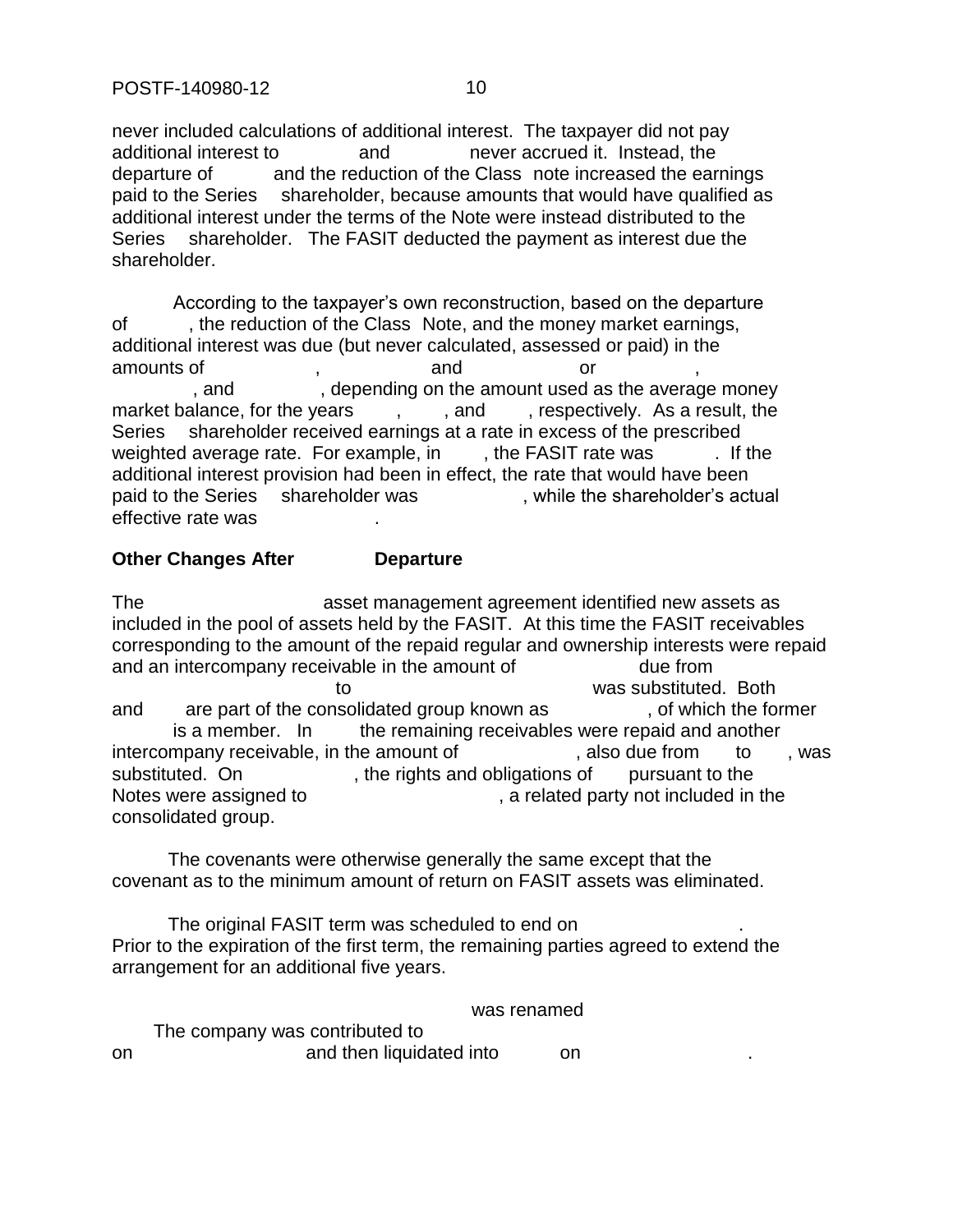Since the stock was first issued, dividend declarations were made annually by the Board of Directors with respect to the Series (and subsequently, Series ) stock. The declarations merely stated a dollar amount without specifying the manner of calculation. Although it appears the general intention of the declarations was to distribute approximately the residual income, the method of calculation was not consistent from year to year. However, as of the end of  $\blacksquare$ , total FASIT net earnings were distributed.

# **Acquires**

In  $\blacksquare$ , became insolvent and went into liquidation proceedings. In early , as the second FASIT period was due to expire, the Taxpayer became concerned that ------------would no longer be able to fulfill their function as FASIT owner. The Taxpayer was able to secure --------------agreement to an additional term. However, a condition of the extension was the taxpayer's execution of a letter agreement agreeing to purchase (or to designate any other entity as the purchaser) the shares of for a price of  $\qquad \qquad$ , plus any unpaid interest on the Note. The letter agreement provided that this "put" could not be exercised until

The taxpayer approached  $\blacksquare$ , now merged with  $\blacksquare$ , ( $\blacksquare$ ) and requested that they purchase the stock of Theorem 2012 was fully briefed on the background of the transaction and understood that it would be acting as an "accommodation party" in  $\qquad \qquad$  tax planning, which it described as a "doubledip". From  $\qquad$  perspective, while the investment was small –  $\qquad$  sole asset was the historically paid a return of the state of the state of the state of the state of the state of the state of the state of the state of the state of the state of the state of the state of the state of the state of th to be consistent with an arms-length, economic return. had a significant banking relationship with the taxpayer and accommodating them would be "of value" to the overall investment banking relationship. The taxpayer agreed to indemnify for any tax liability arising from the transaction. On or about  $\cdots$ ,  $\cdots$ , and entered into a stock purchase agreement for the sale by  $\qquad \qquad$  to  $\qquad$  of the stock of  $for$ 

. President and Executive Director of Following the sale, stated that it was anticipated that interest would be paid to consistently with its past experience. With respect to her understanding of the tax aspects of the transaction, she stated that she understood from the taxpayer that it was a "clean structure" and it was anticipated that there would be "no residual payments."

# **Discussion**

(1) Does the repeal of the FASIT provisions in 2004 apply to the FASIT transaction at issue?

The FASIT provisions, I.R.C. § 860H-860L, were repealed in 2004. P.L. 108- 357, § 835(a). However, section 835(c)(2) provides that the repeal "shall not apply to a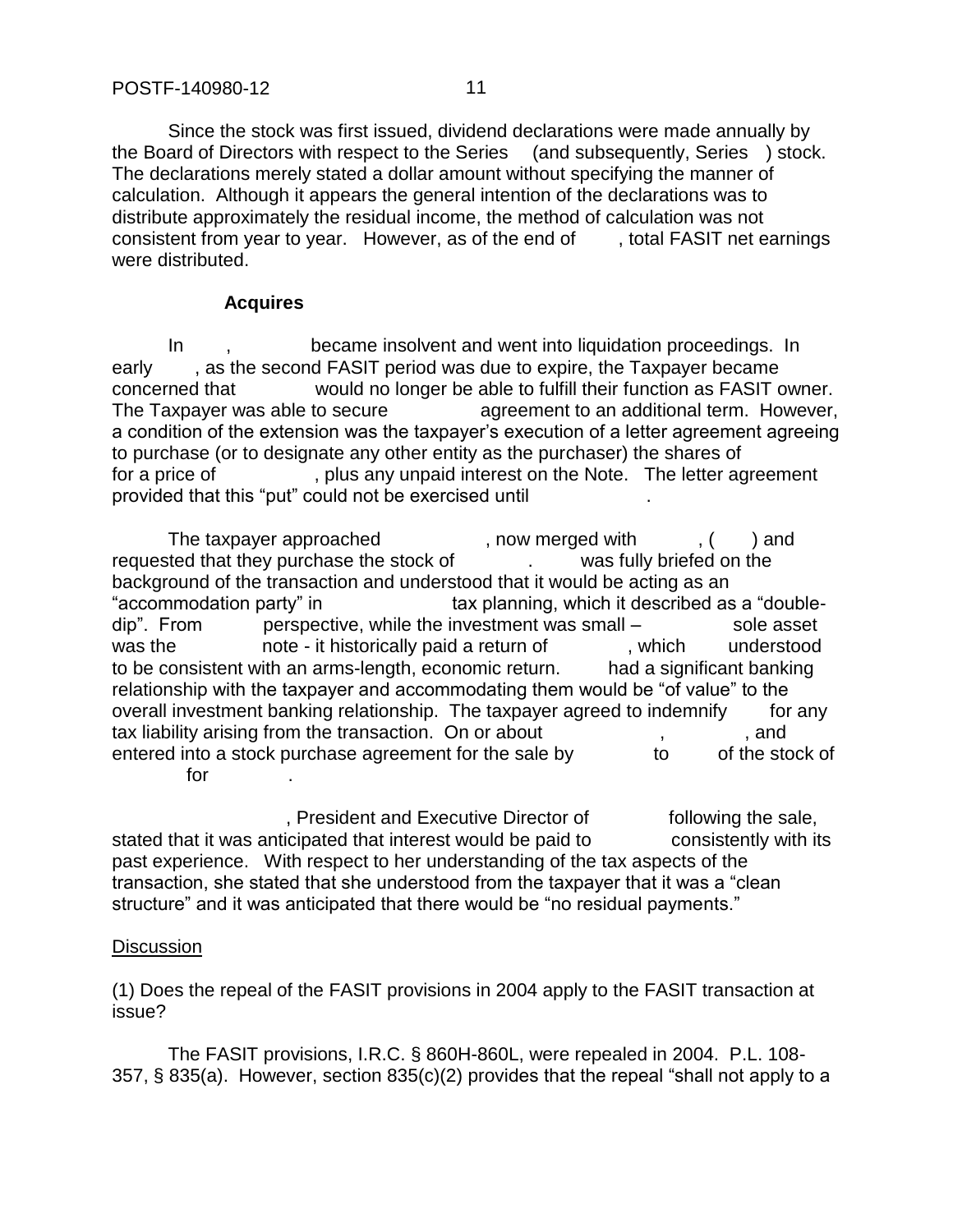FASIT in existence on the date of the enactment of [the repealing statute, October 22, 2004] to the extent that regular interests issued by the FASIT before that date continue to remain outstanding in accordance with the original terms of issuance." P.L. 108-357, § 835(c)(2).

The FASIT was created pursuant to the Amended and Restated Asset Management Agreement together with the interests issued to the owner and regular interest holders. The "original terms of issuance" of the Series ---shares were set forth in the Certificate of Voting Powers, Designations and Preferences, together with the Amended and Restated Asset Management Agreement dated  $\blacksquare$ , the terms of which were incorporated by cross reference. Under the original terms of issuance, the stockholder's interest was to be redeemed, together with the remaining FASIT interests, on  $\blacksquare$ . The Amended and Restated Asset Management Agreement dated ------------------provided that if each of the parties agreed, the term of the Agreement may be extended for additional five year periods.

State law determines the nature of property interests for federal tax purposes. Morgan v. Commissioner, 309 U.S. 78 (1940).<sup>4</sup> The rights of preferred shareholders are primarily contractual in nature, and the construction of preferred stock provisions are matters of contract interpretation for the courts.<sup>5</sup> The provision for an additional period "should the parties agree" did not create a FASIT extending beyond nor did it extend the term of the Series ---shares beyond -----------------------. A provision that allows a contract to be extended if the parties should so agree prior to its designated expiration date does not create a contract for the additional period. Del Castillo v. Bayley Seton Hosp., 232 A.D.2d 602, 649 N.Y.S.2d 41 (1996); Candid Productions, Inc. v. International Skating Union, 530 F. Supp. 1330 (S.D.N.Y. 1982); cf. Dickerson v. Commissioner, T.C. Memo. 2012-60 (holding that under Alabama law, it is established that "agreements to agree" are not enforceable).

Thus, the current FASIT came into existence when the parties agreed to an additional term in . Similarly, the Series regular interest has not remained outstanding "in accordance with the original terms of issuance," as such terms included a ------------------------termination date. Therefore, the exception to the repeal of the FASIT provisions does not apply.

 $(2)$  Does the stock issued to  $\qquad \qquad \qquad \qquad$  qualify as a "regular interest" under I.R.C. § 860L(b)(1)(A)(ii)?

 4 corporation, while the Amended Asset Management Agreement states that it is to be interpreted under ---------------law. In any case, there are no significant differences between the laws of the two states on this issue. International Equity Capital Growth Fund, L.P. v. Clegg, 1997 Del. Ch. LEXIS 59 (Del. Ch. Apr. 21, 1997) , at n. 3.

<sup>5</sup> Matulich v. Aegis Communs. Essar Invs., Ltd., 942 A.2d 596 (Del. 2008) ; Davison v. Parke, Austin, & Lipscomb, 285 N.Y. 500, 35 N.E.2d 618 (1941).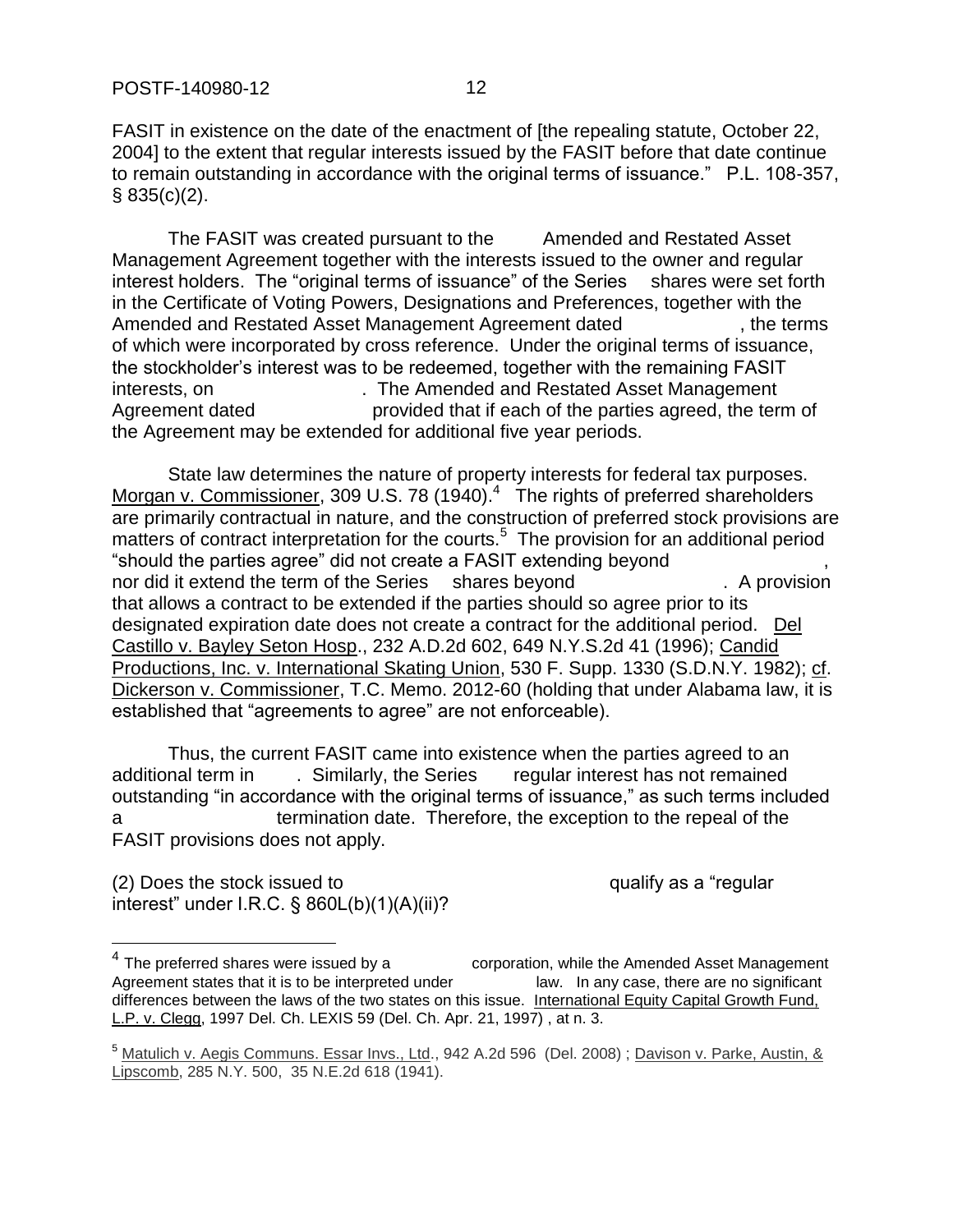I.R.C. § 860L(b)(1) defines a regular interest as any interest which is issued by a FASIT on or after the startup date with fixed terms and which is designated as a regular interest if --

860L(b)(1)(A)(i). -- such interest unconditionally entitles the holder to receive a specified principal amount (or other similar amount),

860L(b)(1)(A)(ii). -- interest payments (or other similar amounts), if any, with respect to such interest are determined based on a fixed rate, or, except as otherwise provided by the Secretary, at a variable rate permitted under section 860G(a)(1)(B)(i),

860L(b)(1)(A)(iii). -- such interest does not have a stated maturity (including options to renew) greater than 30 years (or such longer period as may be permitted by regulations),

860L(b)(1)(A)(iv). -- the issue price of such interest does not exceed 125 percent of its stated principal amount, and

 $860L(b)(1)(A)(v)$ . -- the yield to maturity on such interest is less than the sum determined under section 163(i)(1)(B) with respect to such interest.

I.R.C. § 860G(a)(1)(B)(i) provides that interest payments, if any, on a REMIC regular interest must be payable at a fixed rate or to the extent provided in regulations, at a variable rate.

Treas. Reg. § 1.860G-1(a)(3)(ii) includes as a qualifying variable rate, a "weighted average rate", defined as follows:

(A) In general . -- A rate based on a weighted average of the interest rates on some or all of the qualified mortgages held by a REMIC is a variable rate. The qualified mortgages taken into account must, however, bear interest at a fixed rate or at a rate described in this paragraph (a)(3). Generally, a weighted average interest rate is a rate that, if applied to the aggregate outstanding principal balance of a pool of mortgage loans for an accrual period, produces an amount of interest that equals the sum of the interest payable on the pooled loans for that accrual period. Thus, for an accrual period in which a pool of mortgage loans comprises \$ 300,000 of loans bearing a 7 percent interest rate and \$ 700,000 of loans bearing a 9.5 percent interest rate, the weighted average rate for the pool of loans is 8.75 percent.

(B) Reduction in underlying rate . -- For purposes of paragraph (a)(3)(ii)(A) of this section, an interest rate is considered to be based on a weighted average rate even if, in determining that rate, the interest rate on some or all of the qualified mortgages is first subject to a cap or a floor, or is first reduced by a number of basis points or a fixed percentage. A rate determined by taking a weighted average of the interest rates on the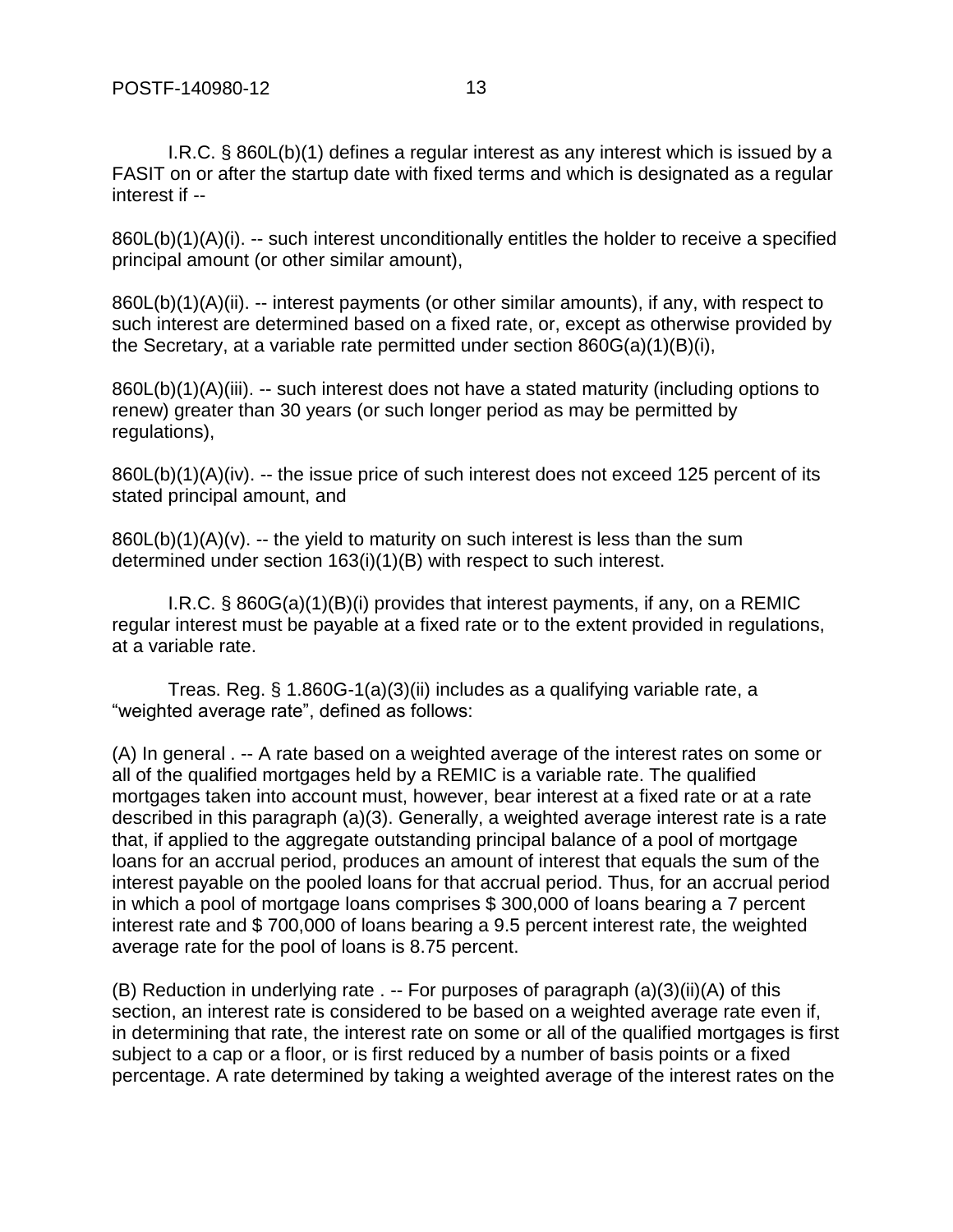qualified mortgage loans net of any servicing spread, credit enhancement fees, or other expenses of the REMIC is a rate based on a weighted average rate for the qualified mortgages. Further, the amount of any rate reduction described above may vary from mortgage to mortgage.

(iii) Additions, subtractions, and multiplications . -- A rate is a variable rate if it is --

 $(A)$ . -- Expressed as the product of a rate described in paragraph  $(a)(3)(i)$  or  $(ii)$  of this section and a fixed multiplier;

(B). -- Expressed as a constant number of basis points more or less than a rate described in paragraph (a)(3)(i) or (ii) of this section; or

(C). -- Expressed as the product, plus or minus a constant number of basis points, of a rate described in paragraph (a)(3)(i) or (ii) of this section and a fixed multiplier (which may be either a positive or a negative number).<sup>6</sup>

In order to qualify as a regular interest under section 860L(b)(1), the terms for payment of dividends to the shareholder must qualify as a fixed rate, or a variable rate permitted under section 860G(a)(1)(B)(i). The terms for payment of dividends clearly do not qualify as a fixed rate. Therefore, the rate will qualify as a permitted rate if it qualifies as a variable rate as described by section 860G(a)(1)(B)(i).

The taxpayer contends that the dividends payable on the Series ----stock qualify as a variable rate as defined under the REMIC rules. Specifically, the taxpayer argues that the dividends payable on the Series stock qualified as a "weighted average rate" as defined in Treas. Reg. § 1.860G-1(a)(3)(ii). The applicable "weighted average rate", according to the taxpayer, was the FASIT rate "less approximately basis points." The taxpayer contends that the stock bore interest at that rate due to the fact that the Class - Note, by its terms, was entitled to additional interest. The taxpayer relies on Treas. Reg. § 1.860G-1(b)(3)(iii) as authority for allowing the weighted average rate to be adjusted by a "fixed number of basis points" prior to being paid.

Under the terms of the stock certificate, the amount of the dividend payable is based on the discretion of the Board of Directors of the issuer. The terms of the stock certificate provide for a maximum amount of dividends payable, consisting of all net profits after payments to the other holders of interests in the FASIT.

Although it acknowledges that the amount distributed is subject to authorization by the Board of Directors, and is limited to residual earnings after the payments are

 6 Treas. Reg. § 1.860G-1(a)(ii)(B) provides for reductions to the underlying assets for purposes of determining a qualifying weighted average rate. Treas. Reg. § 1.860G-1(a)(iii) provides for allowable adjustments, including additions, subtractions, and multiplications, to any variable rate, including a weighted average rate, once that rate is determined.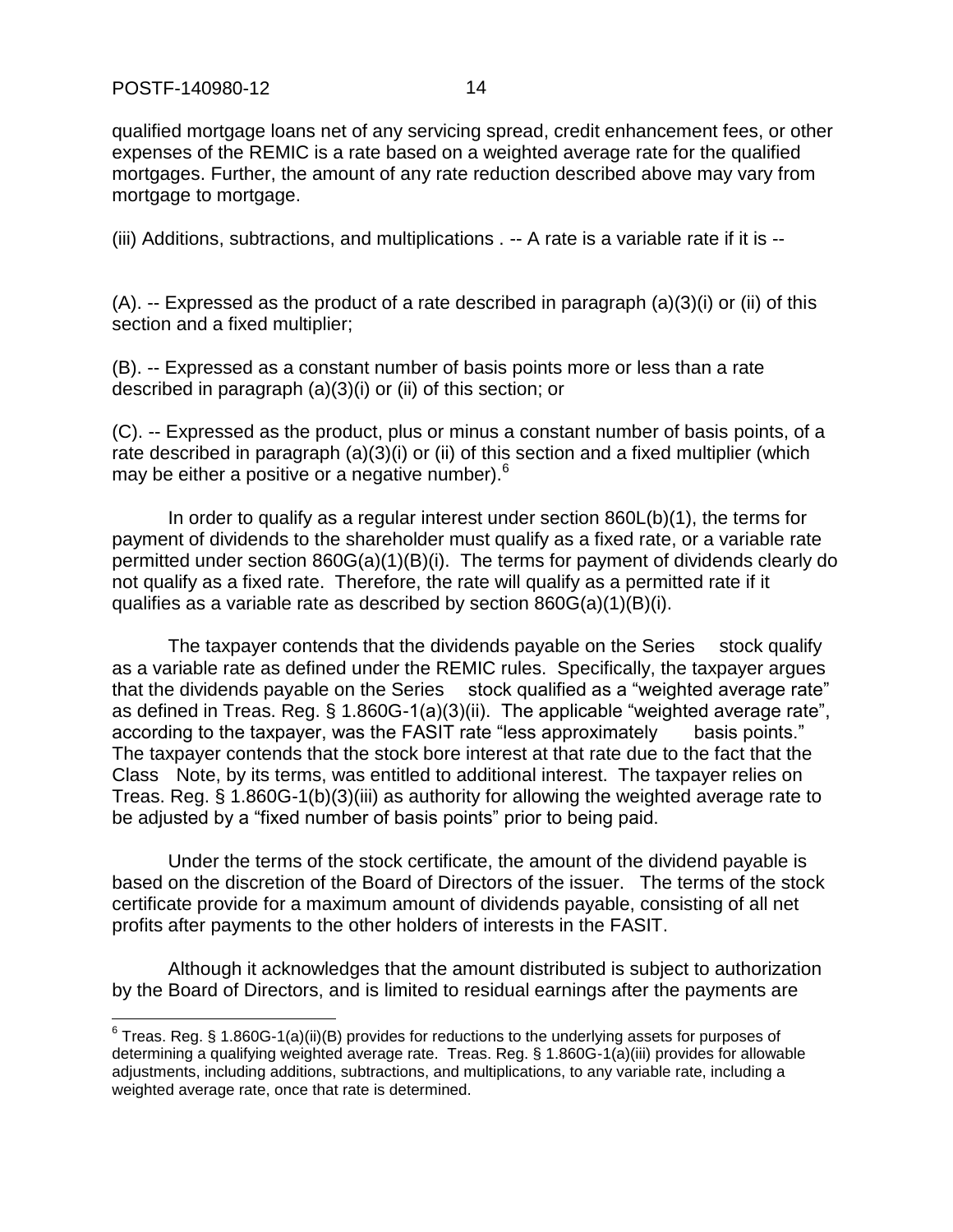made to other holders, the taxpayer nevertheless contends that the dividends payable on the Series stock qualify as a weighted average rate of the underlying FASIT assets. It points out that any amounts that are available for distribution but which are not distributed increase the liquidation preference of the Series stock. The liquidation preference is based on the fair market value of the FASIT assets (including cash), less any accrued and unpaid expenses and interest due to the Noteholders. The taxpayer further explains that generally, the amount of the liquidation preference should equal the original issue price plus any accumulated and unpaid dividends. The implication of the taxpayer's position is that over the life of the FASIT, with the timing in the discretion of the payor, the Series shareholder will receive a weighted average rate by virtue of the liquidation preference, which will result in its receiving a residual interest in the FASIT assets.

This residual weighted average rate will presumably correspond to the maximum amount payable to the Series shareholder under the terms of the stock certificate. The maximum amount payable to the Series ---shareholder is defined as the FASIT earnings less the payment of interest on the Notes and the FASIT expenses; effectively a residual interest after other payments are made. The only fixed and foreseeable FASIT expense is the Asset Manager's Fee, which was a straight percentage of the face amount of the FASIT assets. Since the interest payable on the Notes is the FASIT rate, plus a spread, and the Asset Manager's Fee is a fixed percentage, the maximum amount payable to the Series shareholder is, according to the taxpayer, the FASIT amount as applied to the adjusted issue price of the stock less the spread payable to the owner, the fee paid to the Asset Manager, and while the issue was outstanding, the other regular interest holder.

A key component of the taxpayer's argument that the Series ---shareholder's interest qualifies as a regular interest is the additional interest provision in the owner's Note. The additional interest provision allocates to the owner any income remaining in the FASIT after the payment of the FASIT and supplemental interest on the Note and the payment to the shareholder of the FASIT rate less a specified spread times the face amount of the Series interest. In order to qualify for the participation exemption under

law, the stock certificate had to appear to be a residual interest. However, the purpose for the additional interest provision was to transfer the residual interest to

by sweeping any residual income into the ownership interest, and indirectly limiting (although not guaranteeing) earnings allocable to the Series interest at the FASIT rate less a fixed spread.<sup>7</sup>

#### Form of the Transaction

 $\overline{a}$ 

 $^7$  The transaction was designed on the assumption this structure would satisfy both  $\qquad \qquad$  and U.S. taxing authorities because the standards for determining whether the interest was equity in eand a FASIT regular interest in the U.S. were the same. However, as the witness indicated, the language of the stock certificate was drafted to give the appearance of being a residual interest, with the limitation on the interest ascertainable only from a close reading of the terms of the Note. The witness acknowledged a weighted average rate might not have qualified for the requisite tax treatment in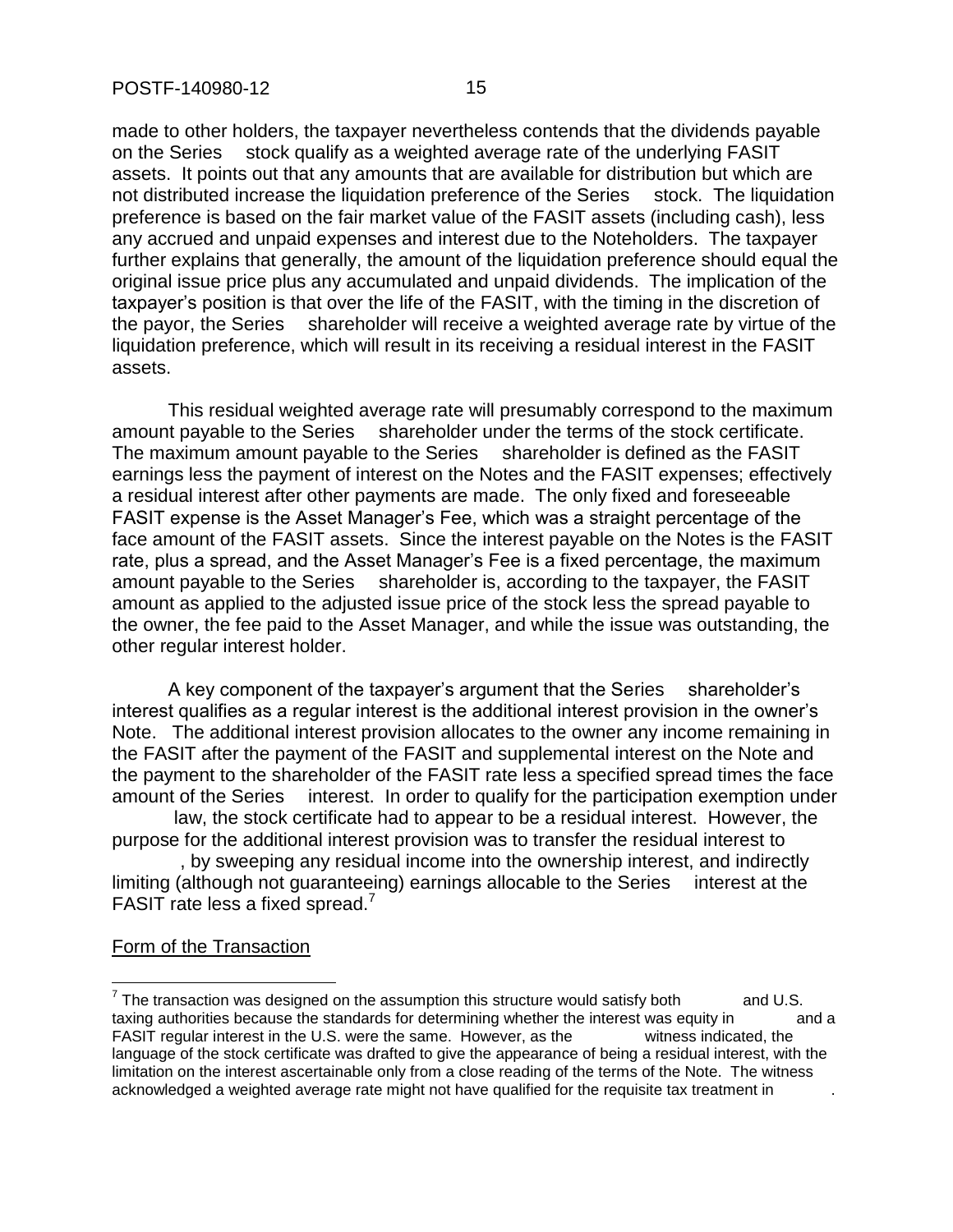As indicated above, I.R.C. § 860L(b)(1)(A)(ii) provides that a feature of a regular interest is that interest payments or similar amounts are determined based on a fixed or variable rate. I.R.C. § 860B(a) provides that for purposes of determining the tax of a holder of a regular interest in a REMIC, the interest shall be treated as a debt instrument. I.R.C. § 860B(b) provides that the holder includes in gross income amounts with respect to the regular interest under the accrual method of accounting.

The legislative history provides that, consistent with the pass-through nature of the REMIC, the holders of regular interests general take into account that portion of the REMIC's income that would be taken into account by an accrual method holder of a debt instrument with terms equivalent to the terms of the regular interest. H. R. Rep. 99-841, 99<sup>th</sup> Cong., 2<sup>nd</sup> Sess. p. II-231. Under the accrual method of accounting, a holder of a debt instrument is taxable currently on interest at the interest rate payable under the terms of the instrument. Thus, Congress intended that a regular interest holder would be taxable currently under the accrual method on interest at the qualifying rate as specified in I.R.C. § 860G(a)(1)(B). If interest is payable at a weighted average rate, the holder would be required to accrue interest currently at the weighted average rate. Similar rules apply to FASITs. See, I.R.C. §§ 860H(c)(1), 860H(c)(3).

The shareholder's interest did not include terms that would require the accrual of current income at the weighted average or any other rate. Instead, dividends were payable at the discretion of the corporation, at some point between inception and liquidation. The basis for accrual was the declaration of dividends by the corporation, or payment on liquidation, in the same way as any equity interest in a corporation.

The taxpayer's reliance on the liquidation preference to provide the "weighted average rate" is therefore misplaced. Under the FASIT rules, and the REMIC rules by cross-reference, interest on qualifying regular interests must be subject to current accrual by an accrual basis taxpayer, in the same way as a debt instrument, not accrued by the holder that happened to hold the instrument on the date of declaration or liquidation.

#### Substance of the Transaction

Although the additional interest provision in form transferred the residual interest to the FASIT owner, it was designed with the expectation the other provisions of the arrangement would provide for all the cash flows of the FASIT. The FASIT was structured on the assumption that the owner's residual interest had no value. That the additional interest provision was not intended to provide value to the owner is consistent with the economics of the transaction. The taxpayer, and not the owner, had contributed the FASIT assets. The owner had made a minimal investment in the FASIT, and had a specified return on that investment. Fees compensating the owner for other services, such as bringing the transaction to the taxpayer, and assisting with the structure, were paid outside the FASIT.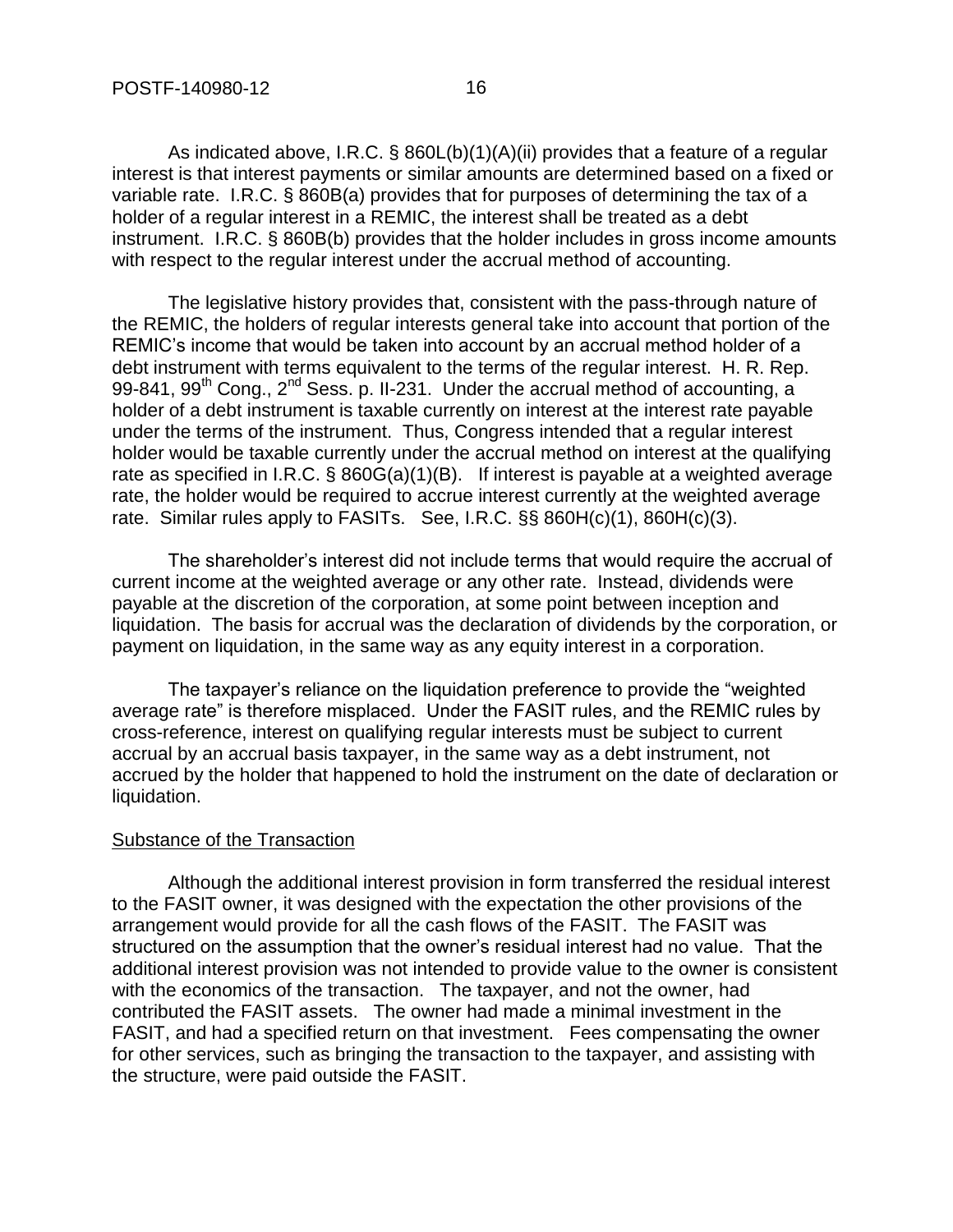However, it became clear from inception that the other provisions of the arrangement did not provide for all of the cash flows of the FASIT. Short term cash flow (i.e. money market) investments produced earnings that were not otherwise payable to either the owner or the Series shareholder. After the departure of the Class Noteholder, and the reduction of the ownership interest, additional earnings became available that were not paid out pursuant to the other terms of the ownership interest, thus bringing the additional interest provision into play. Because the parties did not intend the owner's residual interest to have any value, the additional interest provision was simply ignored and the Series ---shareholder was paid the residual interest. Perhaps for that reason, the taxpayer's statements as asset manager, reflecting FASIT activity each year, never included the identification of a FASIT rate.

The substance over form doctrine applies where the form chosen by the parties is a fiction that fails to reflect the economic realities of the transaction. Commissioner v. Court Holding Co., 324 U.S. 331 (1945); Merck & Co. v. United States, 652 F.3d 475, 481 ( $3^{rd}$  Cir. 2011). In determining substance, we must look beyond the "superficial formalities of a transaction to determine the proper tax treatment." Blueberry Land Co. v. Commissioner, 361 F.2d 93, 101 (5th Cir. 1966), affg. 42 T.C. 1137 (1964). "Transactions, which did not vary, control, or change the flow of economic benefits, are dismissed from consideration." Higgins v. Smith, 308 U.S. 473, 476 (1940).

Applying the doctrine of substance over form, the additional interest clause in the Class - Note was not intended to function as an economic residual interest, but was only included to support the taxpayer's tax position. The interest was never computed, charged, or paid. It did not provide for an arms-length return on the owner's investment, and it was not contractually negotiated as part of the fees negotiated between the parties. The parties included the provision on the assumption it could be ignored as generating only a nominal amount, and continued to ignore it even after that was no longer the case. Without the additional interest provision, the substance of the Series -

interest was consistent with its terms, which provided for a residual interest in the FASIT. The shareholder received all FASIT earnings after payments were made to the noteholders, without limit.

As a result, the residual interest received by the Series shareholder did not qualify as a weighted average rate, or a weighted average rate adjusted by a constant number of basis points. The addition of the money market assets ensured that the rate received by the Series shareholder exceeded the FASIT rate, with the amount of such excess depending on the amount of and earnings on such assets. Further, because the shareholder received a residual interest, the effective interest rate paid on the principal balance of the shares was subject to the interests issued to other holders. During the period in which  $\qquad$  and  $\qquad$  collectively had  $\qquad$  in outstanding notes, the FASIT interest and supplemental interest spread payable on their loans reduced the effective interest rate payable to the shareholder. When departed and the note was reduced, the FASIT earnings allocable to the shareholder, and the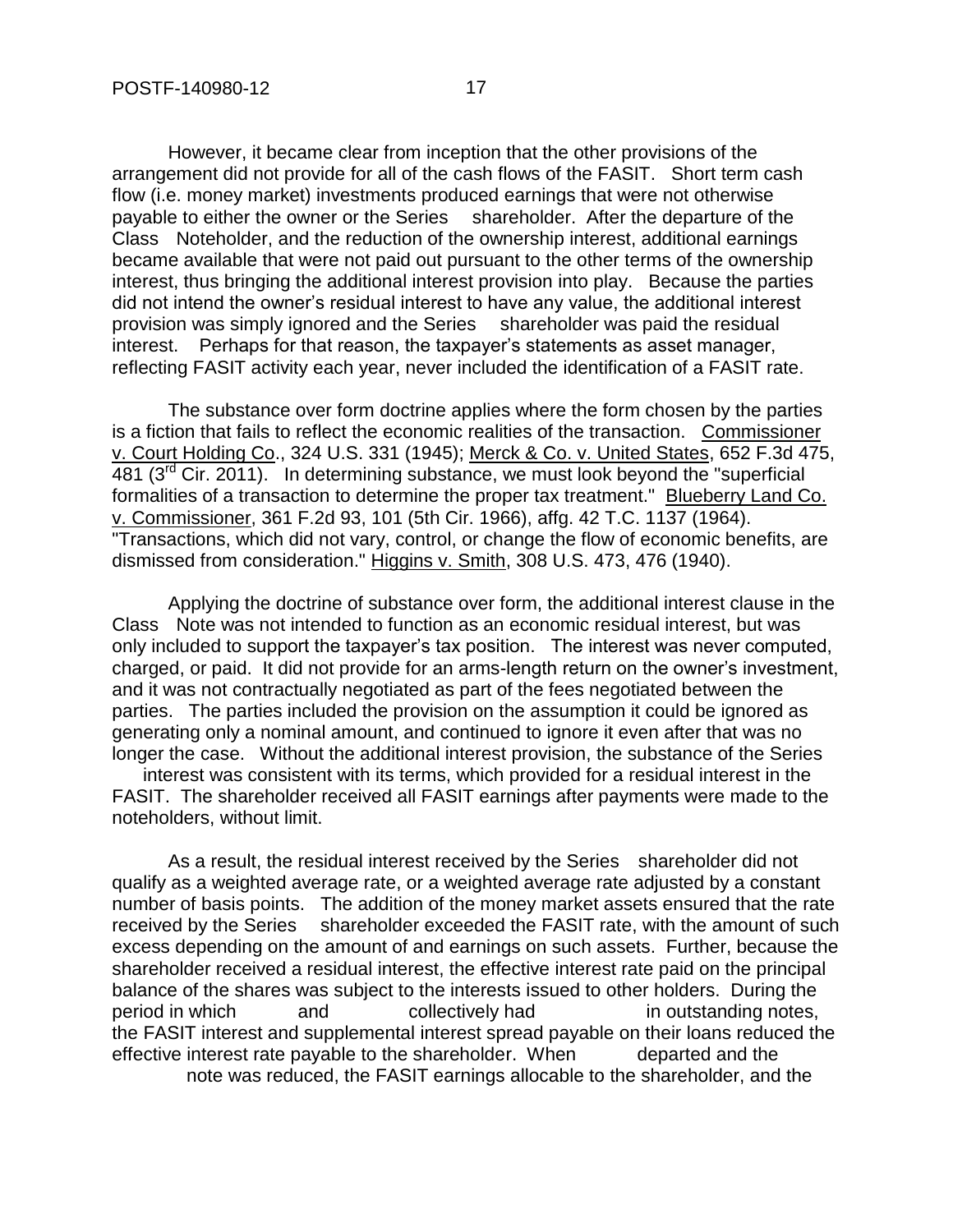POSTF-140980-12 18

effective rate of earnings allocable to the shareholder, increased.

Under Treas. Reg. § 1.860G-1(a)(3)((iii)(B), a rate will still qualify as a weighted average rate if adjusted by a "constant number of basis points more or less than" an otherwise allowable rate. Over the lifetime of the FASIT, the rate paid on the Series shares was and continues to be a residual amount dependent on the money market investments and the terms of the other interests issued by the FASIT. Over the period in which the FASIT has been in effect, the FASIT interest rate payable to the Series shareholder has been adjusted by the payments, including spreads, paid to other interest holders, which amounts have changed (and are still subject to change). Therefore the spread or multiplier to the FASIT earnings rate, for purposes of computing the residual amount payable to the Series shareholder, was not a fixed or constant amount as required to qualify as a variable rate under the REMIC rules.

 $(3)$  If the stock issued to  $\qquad \qquad$  does not qualify as a "regular interest" under I.R.C. § 860L(b)(1)(A)(ii), does it qualify as a regular interest under I.R.C. § 860L(b)(1)(B)(ii)?

I.R.C. § 860L(b)(1)(B)(i) provides that the term "regular interest" includes any high-yield interest.

I.R.C. § 860L(b)(1)(B)(ii) provides that the term "high-yield interest" means any interest which would be described in subparagraph (A) but for –

(I). -- failing to meet the requirements of one or more of clauses (i), (iv), or (v) thereof, or

(II). -- failing to meet the requirement of clause (ii) thereof but only if interest payments (or other similar amounts), if any, with respect to such interest consist of a specified portion of the interest payments on permitted assets and such portion does not vary during the period such interest is outstanding.

I.R.C. § 860K(a) provides that in the case of any high-yield interest which is held by a disqualified holder –

860K(a)(1). -- the gross income of such holder shall not include any income (other than gain) attributable to such interest, and

860K(a)(2). -- amounts not includible in the gross income of such holder by reason of paragraph (1) shall be included (at the time otherwise includible under paragraph (1)) in the gross income of the most recent holder of such interest which is not a disqualified holder.

I.R.C. § 860K(c) defines a "disqualified holder" as any holder other than --

860K(c)(1). -- an eligible corporation (as defined in section 860L(a)(2)), or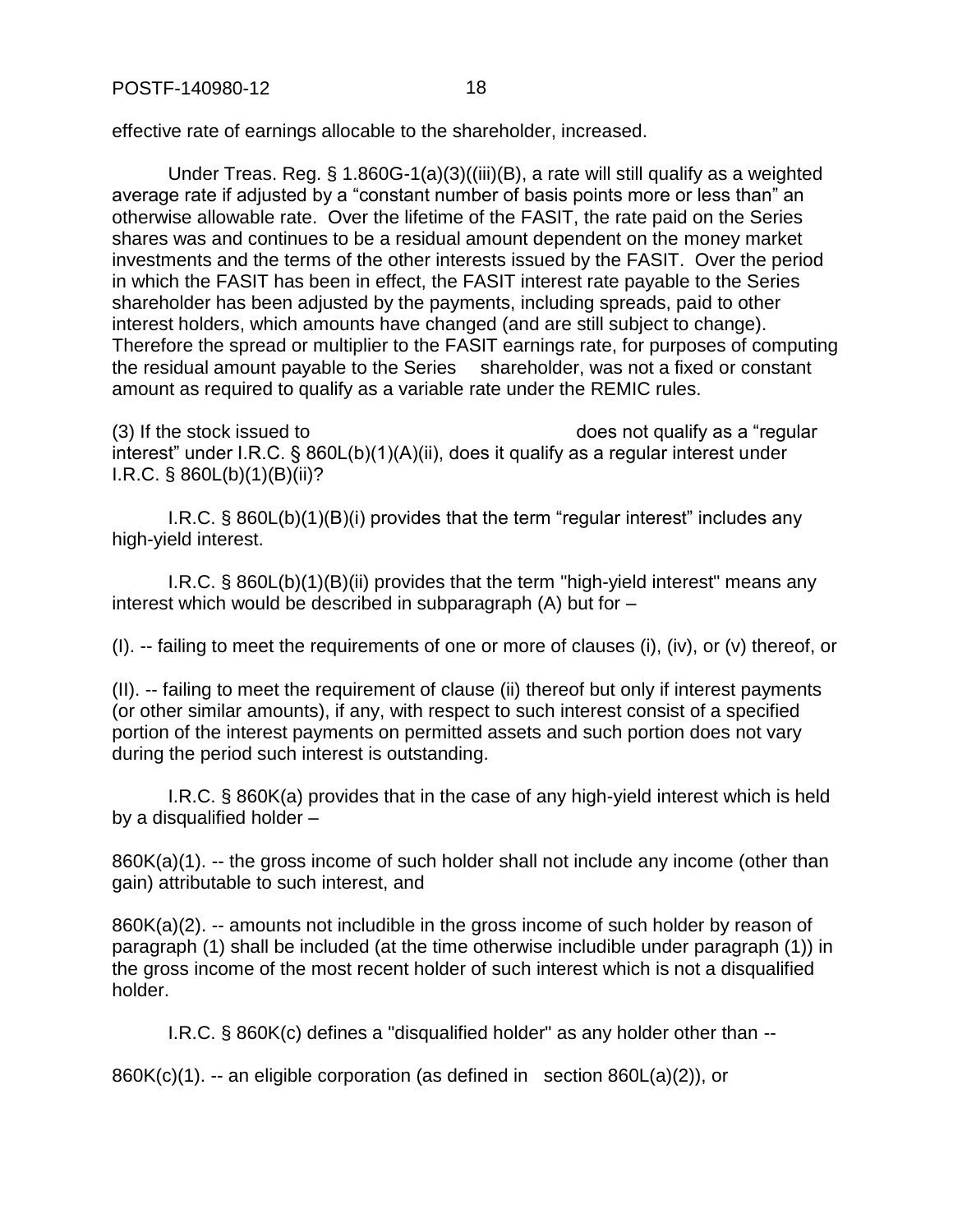860K(c)(2). -- a FASIT.

I.R.C. § 860L(a)(2), in pertinent part, defines an eligible corporation as a

domestic C corporation.

The requirements for a regular interest are set forth in section 860L(b)(1). However, the high yield interest rules allow an interest to qualify as a regular interest, even though the arrangement issues interests which do not satisfy some of those requirements for a regular interest set forth in I.R.C. § 860L(b)(1). It does so by treating a "high yield" interest as a regular interest notwithstanding its failure to satisfy certain parts of the definition. As relevant here, an interest that does not qualify as a regular interest under section 860L(b)(1) because it earns interest at a nonqualifying rate may still qualify as a regular interest if it is entitled to a specified portion of the earnings of the FASIT that remains constant over the period in which the interest is outstanding.

If a "high yield" interest is transferred to a "disqualified holder," the income allocable to that holder is shifted to the last holder of the interest, as if the transfer from the prior interest holder had not occurred. I.R.C. § 860K(a). A "disqualified holder" includes any foreign corporation. I.R.C. § 860K(c).

The legislative history indicates that where the FASIT directly issues such interest to a disqualified holder, it will not be treated as the issuance of a high yield interest.<sup>8</sup>

An interest will fail both the general requirements for a regular interest and the high-yield interest exception, if it does not satisfy the interest rate requirements of section 860L(b)(1)(A)(ii) and does not meet the exception in section 860L(b)(1)(B)(ii)(II). The interest will not satisfy section 860L(b)(1)(A)(ii) if the interest rate provided by the interest is not a fixed rate or a variable rate as defined under the section 860G(a)(1)(B)(i) (applicable to REMICs). The interest will not satisfy the exception set forth in section  $860L(b)(1)(B)(ii)(II)$  if the rate does not consist of a specified portion of the interest on permitted assets that remains fixed during the period the interest is held or if the FASIT issues the interest to a foreign holder. In that event, the entity will not qualify as a FASIT under § 860L(a)(1)( B) because it has issued an interest that is neither an ownership interest nor a regular interest as defined under the FASIT rules. The consequences of that treatment are discussed in section 4, below.

The interest issued to the shareholder does not qualify as a high yield interest because it was directly issued to a disqualified holder (a foreign corporation) and therefore does not qualify as a regular interest under sections 860K(a), 860K(c), and 860L(a)(2).

 8 Senate Report No. 104-281, at 131 n. 85 (1996).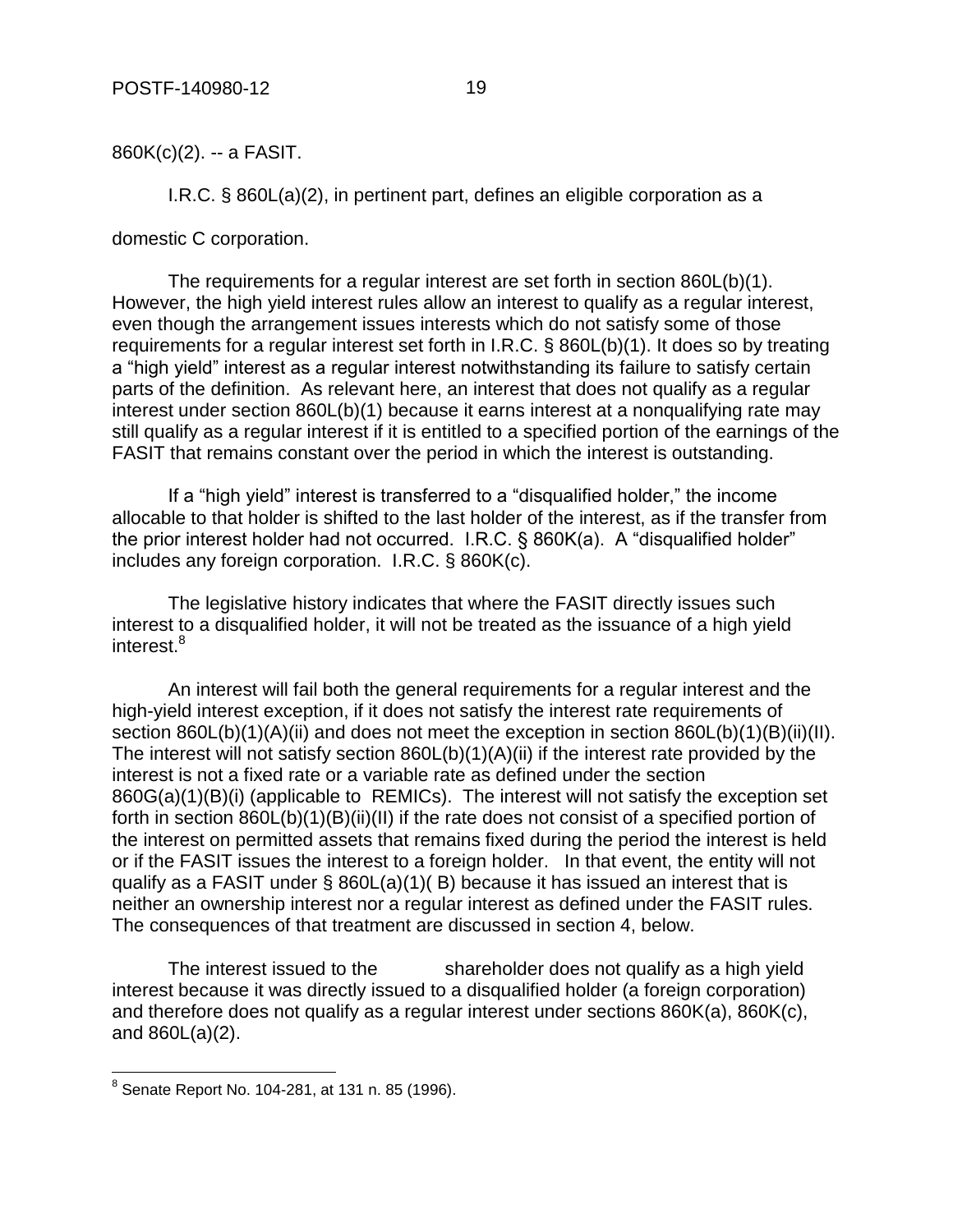It also fails to qualify under I.R.C. § 860L(b)(1)(B)(ii)(II). As stated above, a high-yield interest under I.R.C. § 860L(b)(1)(B)(ii) is a rate consisting of a specified portion of the interest on permitted assets that remains fixed during the period the interest is held. The Series shareholder's interest was computed as a residual interest. The percentage paid to the shareholder changed based on the amount of cash flow money market investments and the presence of other interests in the FASIT. In particular, after the Class - Noteholder departed and the ownership interest was reduced, the shareholder received in its capacity as residual interest holder, the supplemental interest that previously was paid on the former interests. Since the Series

shareholder's share of total earnings fluctuated, it was not a specified portion of the interest on permitted assets that remained fixed during the period the interest was held. The interest does not qualify as a regular interest under the general requirements or the high yield exception and therefore a valid FASIT was not created.

4. What are the consequences of the determination that a valid FASIT never existed?

As pertinent here, I.R.C. § 860L(a) defines a "financial asset securitization investment trust" and a "FASIT" as any entity

(1)(A) for which an election to be treated as a FASIT applies for the taxable year, and

(1)(B) all of the interests in which are regular interests or the ownership interest.

I.R.C. § 860L(a)(3) provides that an entity (otherwise meeting the requirements of paragraph (1)) may elect to be treated as a FASIT.

I.R.C. § 860L(a)(4) provides that if any entity ceases to be a FASIT at any time during the taxable year, such entity shall not be treated as a FASIT after the date of such cessation. Exceptions apply to inadvertent failures to qualify or remain qualified as a FASIT. I.R.C. § 860L(a)(5).

If a valid FASIT never existed, the underlying arrangement is no longer treated as a FASIT and generally is prohibited from making a new FASIT election, which in any case would be prohibited under the repeal of the FASIT provisions. In addition, the underlying arrangement would be evaluated under general tax principles.

Under general tax principles, the segregated pool of assets would be reclassified as assets of its actual owner, The income pertaining to those assets is includible in the taxable income of its actual owner and recipient, The Mulle the payments made to are deductible as interest expense, the payments made to the Series stockholder would be classified as dividends paid on equity and would accordingly not be deductible for tax purposes.